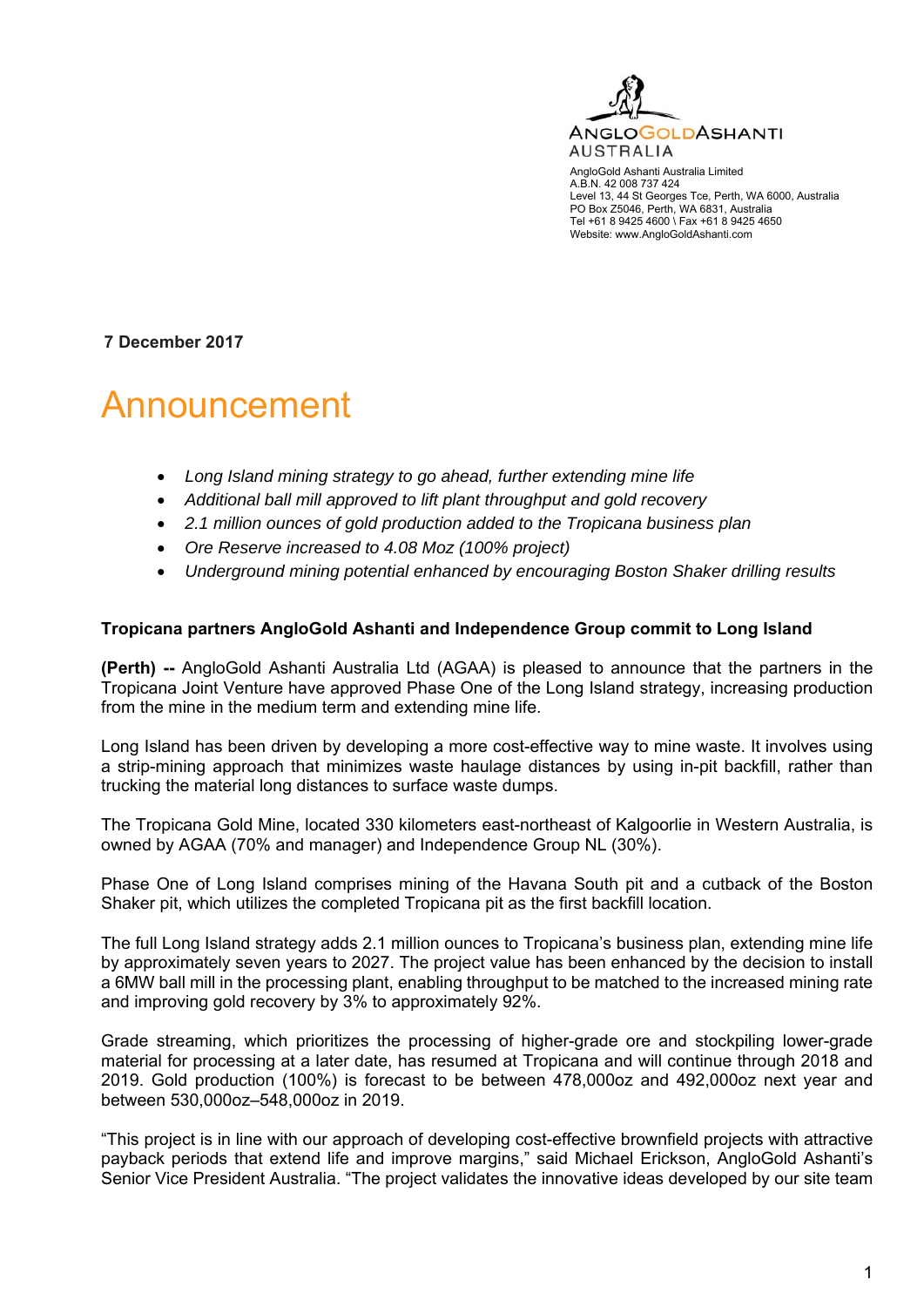and technical specialists, and also gives us an excellent base from which we can investigate adding additional value through underground mining opportunities and regional exploration."

Gold production over Tropicana's remaining life of mine is now forecast to be about 4Moz. This does not include potential future underground production from mineralization at the Boston Shaker ore body, which remains open at depth. A pre-feasibility study on underground mining will be commissioned in 2018.

The Long Island strategy is underpinned by continued exploration success, evidenced by another increase in the Ore Reserve to 66.59 Mt grading 1.91 g/t for a total of 4.08 Moz. This represents an increase of 280,000oz over the past year, even after depletion of about 550,000oz is taken into account.

Including gold produced to date, Tropicana has delivered a 72% increase in Ore Reserves since the Tropicana project was approved in November 2010. (*Full Ore Reserve and Mineral Resource information can be found in Appendix One.*)

#### **Long Island strategy**

As part of the cost-effective strip mining approach, waste haulage distances are reduced by using in-pit backfill. After initially considering mining a starter pit at Havana South to act as a void for waste in the proposed pit cutbacks, it became apparent from drilling that because there was limited upside beneath the Tropicana pit, it would provide significant value as a backfill location.

As previously reported, the Long Island concept provides optionality and flexibility, with eight mining stages and three decision points (see *Figure 1*) giving the opportunity to adjust to changing economic conditions. If all three phases are implemented mine life will be extended to 2027.

Mining rates at Tropicana have been successfully increased over the past year to more than 90 Mtpa with the addition last year of a 600 tonne face shovel, de-risking the increase to the Long Island mining rate of between 95-107 Mtpa. The mining rate will peak at 107 Mtpa in 2019 and continue at that rate for about four years until the bulk of the Havana pit is mined.

To achieve the additional material movement increase, a second 600t shovel with up to five additional Caterpillar 793 trucks and supporting ancillary equipment, will be added to the fleet. The capital expenditure related to Long Island will be approximately A\$18 million, primarily for expansion to the accommodation camp and heavy vehicle workshop infrastructure.

The additional fleet will be provided by Macmahon Holdings as part of the mining contract at the site.

Productivity improvements through AGA's Operational Excellence programme have resulted in a reduction in mining costs at Tropicana over the past two years to A\$3.07/t using conventional mining methods. It is anticipated that ongoing mining efficiencies will further reduce mining costs by 5-10% during Phase One.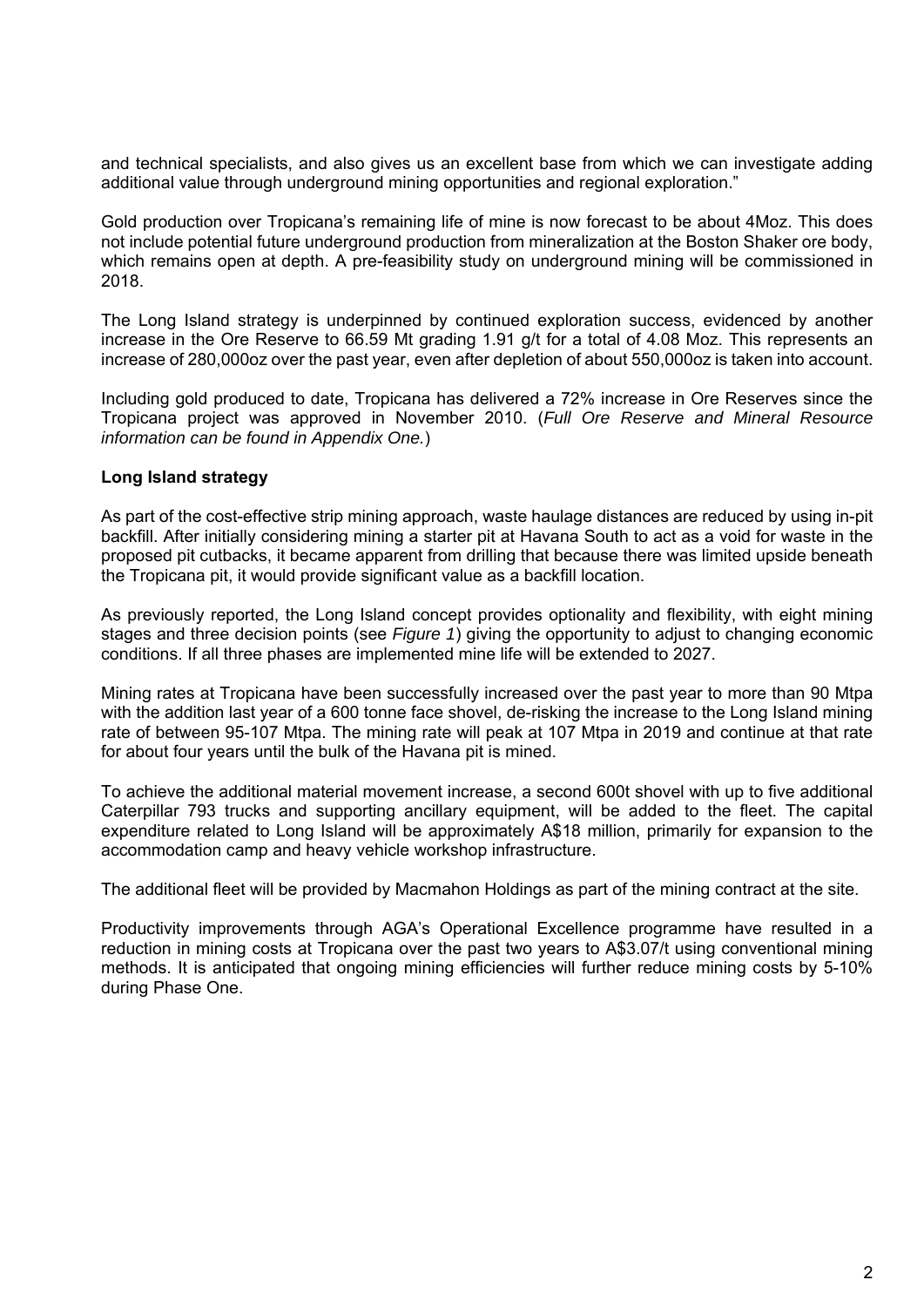

**BP2018 Commitment** 



*Figure 1: Plan view of mining locations – eight stages and three decision points*  **Boston Shaker drilling and underground PFS**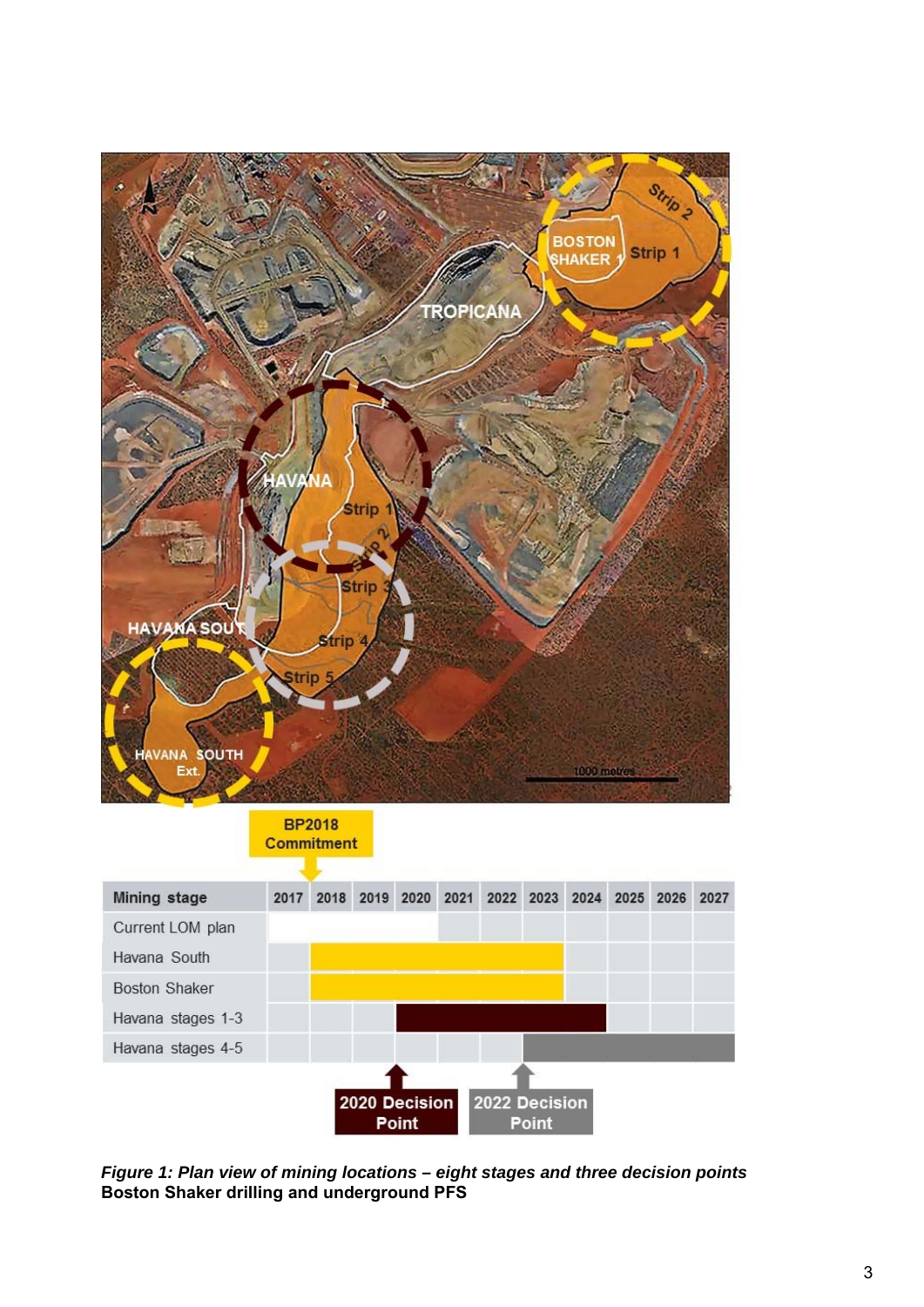Diamond drilling beneath the Boston Shaker pit in the second half of 2017 has returned encouraging intercepts including: 18m at 6.58 g/t from 587m depth (*BSD087W1*), 37m at 6.49 g/t from 509m (*BSD088*); and 20m at 5.82 g/t from 609m (*BSD089AW2*). *See Figure 2 and Figure 3 and detailed table of intercepts in appendices.* 

Step out holes BSD090 and BSD091A have confirmed mineralisation up to 1,000m down dip of the Long island pit design.

Evaluation of open pit grade control drilling shows strong grade continuity in the Boston Shaker southern ore shoot. This, combined with the thick zones of high-grade mineralisation identified in recent exploration drilling, suggests the Boston Shaker ore zones will be amenable to underground mining.

A Pre-Feasibility Study will be carried out in 2018 to investigate potential for underground mining at Boston Shaker with the aim of defining an underground Ore Reserve by the end of the calendar year. The PFS will include infill drilling and mining studies.

Successful development of an underground mine at Boston Shaker has the potential to contribute high grade ore to the processing plant from 2021 onwards.



*Figure 2: Boston Shaker recent drill intercepts*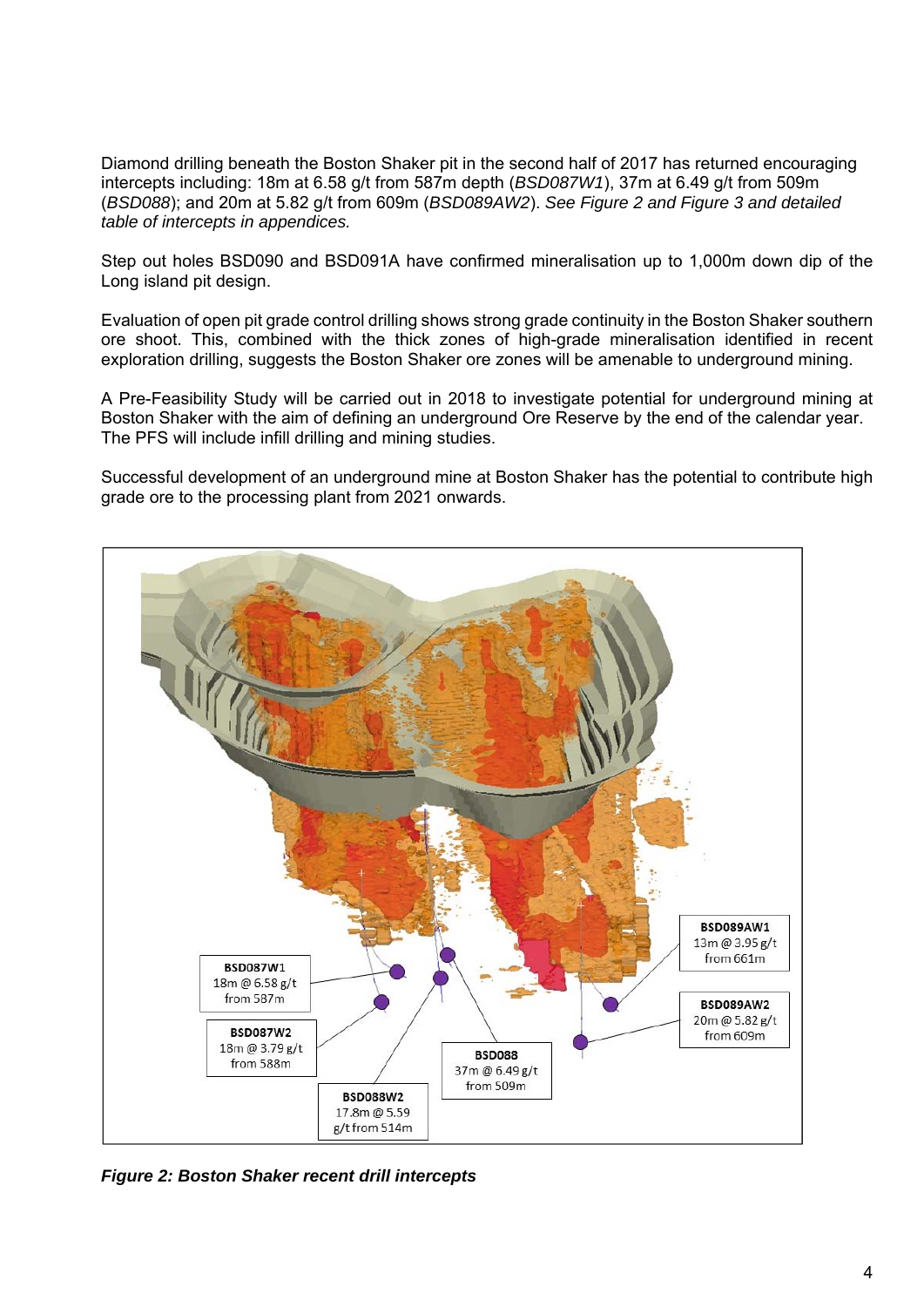

*Figure 3: Boston Shaker cross-section.* 

## **Approval of additional ball mill**

The installation of a second ball mill in the Tropicana processing plant grinding circuit has been approved. The 6MW ball mill will enable the annual throughput rate to be lifted to approximately 8.1Mtpa and through a reduction in grind size, baseline metallurgical recovery will be improved by up to 3%, to approximately 92%.

The increased throughput will efficiently match processing capacity to the Long Island mining rate, and effectively bring forward gold production delivering the best production profile for the operation. The improved recovery rate will add approximately 120,000 oz to recovered gold over the life of mine.

Total capital expenditure is anticipated to be A\$28 million (100%) including equipment, construction cost and spares, and the new mill is scheduled to be commissioned in Q4 2018. The site has adequate power generation capacity to cater for the additional mill and no further infrastructure is required.

Based on mill throughput of 8.1 Mtpa and a recovery improvement of 2.7% in the first year the payback period will be less than a year.

The additional ball mill follows a range of expansion and optimization projects that have lifted the throughput rate at commissioning from a nameplate 5.8 Mtpa to approximately 7.6 Mtpa by the end of 2017.

A fines pulping circuit was commissioned in November this year, further improving efficiency by minimizing downtime during maintenance shutdowns.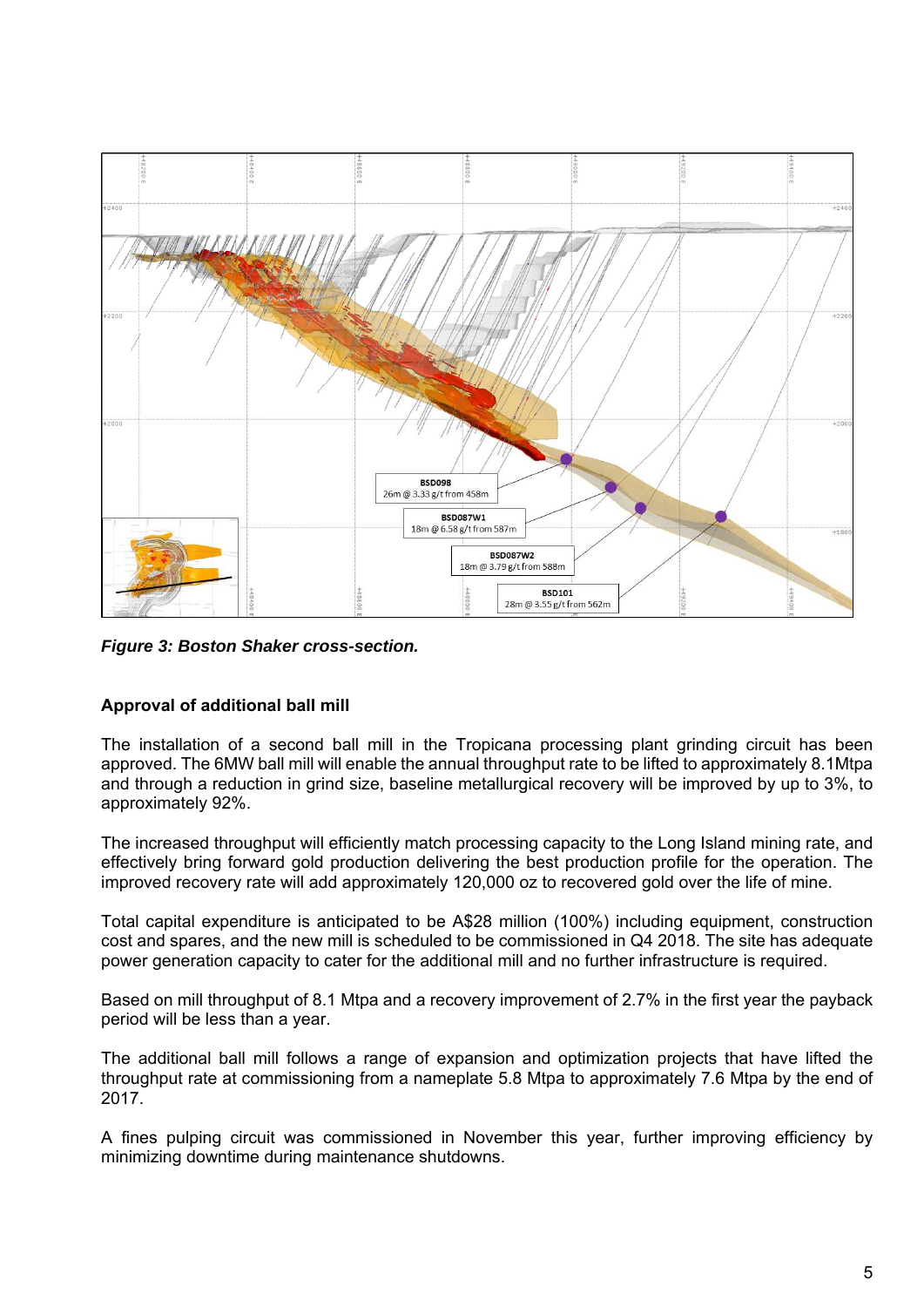### **Regional Exploration**

Regional exploration at Tropicana in 2017 has been guided by new thinking and work completed through 2016.

Palinspastic reconstruction and a geological review have provided an updated understanding and revised interpretation of the regional geology and prospectivity in the belt. The evolution of this work continues, with inputs from current exploration drilling and further specialist and academic work.

In 2017, a balanced strategy was adopted, comprising resource development at Tropicana, and earlyto-advanced stage exploration regionally.

Advanced exploration continued to evaluate existing prospects (Madras, Voodoo Chile, Angel Eyes, Springbok) and to advance the New Zebra anomaly identified through aircore drilling in late 2016. Early stage aircore drilling was carried out at Chocalatini, Iceburg, Caprioska and Watchtower.

Following exceptional results at Boston Shaker in 2017, priority was given to resource development drilling to evaluate underground potential. This focus will continue in 2018 along with regional exploration to test new targets identified as a result of the palinspastic reconstruction.

#### **Ore Reserve and Mineral Resource update**

As part of the Long Island study a total of 193,554 metres of drilling was carried out between 2015 and 2017 to test the down-dip extent of the Tropicana Mineral Resource at Havana South, Tropicana and Boston Shaker.

This delivered an increased Mineral Resource which formed the foundation of the Long Island study.

The Ore Reserve (as at 31 December 2017) has increased by 830,000 oz, excluding depletion, over the past 12 months.

|             | <b>Reserves</b> | <b>Dec-16</b> |      |      |           | <b>Dec-17</b> |     |           | <b>Change</b>                                                             |            |  |  |
|-------------|-----------------|---------------|------|------|-----------|---------------|-----|-----------|---------------------------------------------------------------------------|------------|--|--|
| <b>Area</b> | <b>Category</b> | <b>Mt</b>     | q/t  | Moz  | <b>Mt</b> | g/t           | Moz | <b>Mt</b> | q/t                                                                       | <b>Moz</b> |  |  |
| Open Pit    | Proved          |               |      |      |           |               |     |           | 15.7    1.48    0.75      17.4    1.29    0.72      1.7    -0.18    -0.02 |            |  |  |
|             | Probable        |               |      |      |           |               |     |           | $ 44.4 \t2.14 \t3.05 \t49.2 \t2.12 \t3.36 \t4.8 \t-0.02$                  | 0.30       |  |  |
|             | <b>Total</b>    | 60.1          | 1.97 | 3.80 |           |               |     |           | 66.6 1.91 4.08 6.5 -0.06                                                  | 0.28       |  |  |

|  | Table 1. Tropicana Ore Reserves (100% Project) as at 31 December 2017* |  |  |
|--|------------------------------------------------------------------------|--|--|
|  |                                                                        |  |  |

*\*Including depletion of 7.15 Mt at 2.38 g/t for 0.55 Moz.* 

Notes:

1. The Proven and Probable Ore Reserve are reported above economic break-even gold cut-off grades for each material type at a gold price of A\$1,491/oz (US\$1,100/oz).

2. The Ore Reserve estimate is based on depletion through to the 31 December 2017, using the Resource model from June 2017.

3. The cut-off grades reported were 0.6g/t Au for oxide material and 0.7g/t Au for transitional and fresh.

4. All figures are rounded to reflect appropriate levels of confidence. Apparent differences may occur due to rounding.

5. Mineral Resources are inclusive of Ore Reserves.

6. All Mineral Resources are compiled in accordance with the 2012 JORC Code.

7. JORC Code (2012) Table 1 Parameters are contained within Appendix B of this ASX release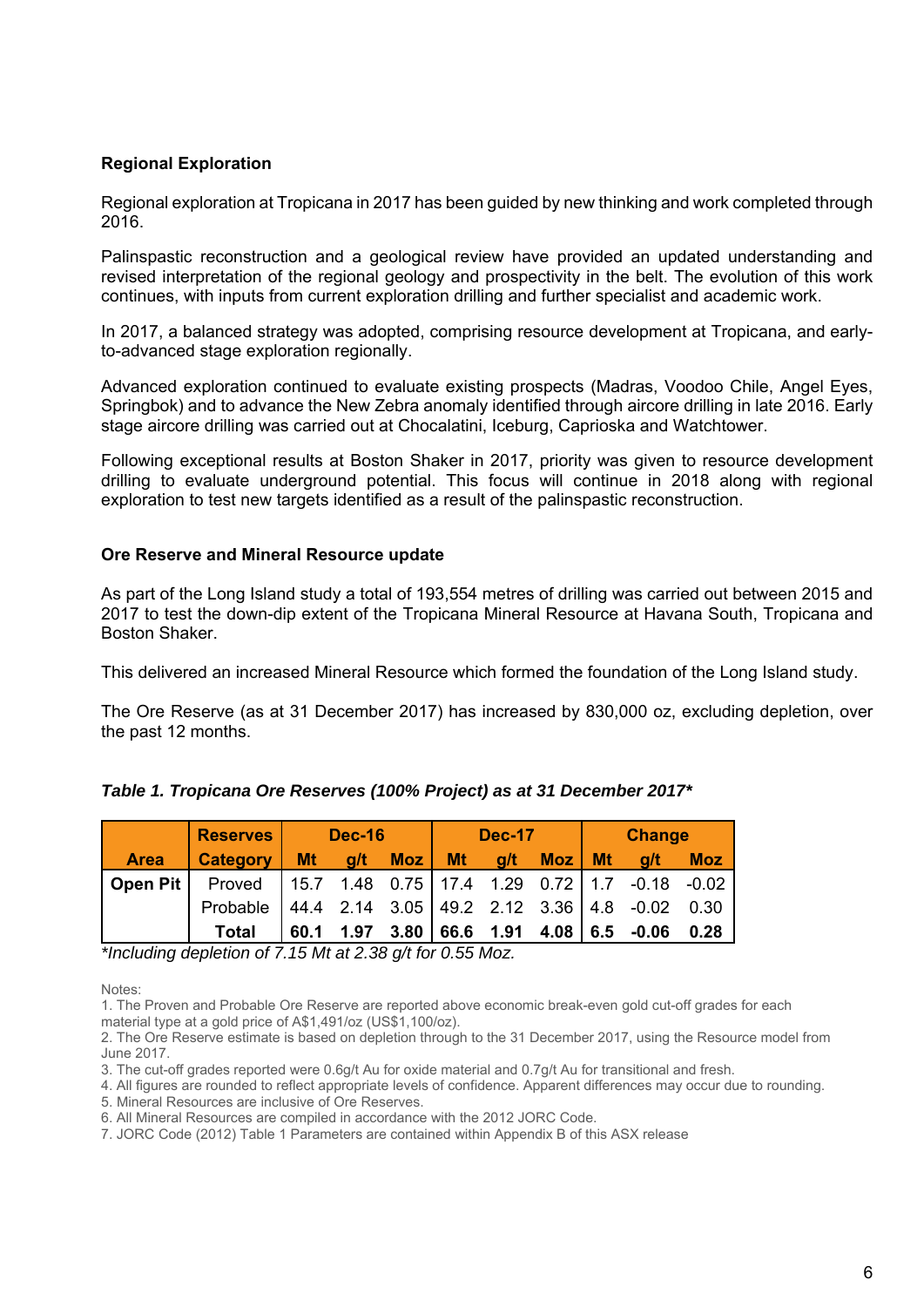|                    | <b>Resource</b>       | <b>Dec-16</b> |      |            | <b>Dec-17</b> |      |            | <b>Change</b> |         |            |  |
|--------------------|-----------------------|---------------|------|------------|---------------|------|------------|---------------|---------|------------|--|
| <b>Area</b>        | <b>Classification</b> | <b>Mt</b>     | g/t  | <b>Moz</b> | <b>Mt</b>     | g/t  | <b>Moz</b> | Mt            | g/t     | <b>Moz</b> |  |
| <b>Open Pit</b>    | Measured              | 8.8           | 1.90 | 0.54       | 10.3          | 1.40 | 0.46       | 1.5           | $-0.50$ | $-0.08$    |  |
|                    | Indicated             | 81.1          | 1.61 | 4.19       | 86.8          | 1.58 | 4.41       | 5.7           | $-0.03$ | 0.22       |  |
|                    | Inferred              | 22.3          | 1.32 | 0.94       | 9.2           | 1.17 | 0.35       | $-13.1$       | $-0.14$ | $-0.60$    |  |
|                    | <b>Total</b>          | 112.3         | 1.57 | 5.68       | 106.4         | 1.53 | 5.22       | $-5.9$        | $-0.05$ | $-0.45$    |  |
| <b>Stockpiles</b>  | Measured              | 17.2          | 0.73 | 0.40       | 21.1          | 0.72 | 0.49       | 3.9           | $-0.01$ | 0.09       |  |
| <b>Underground</b> | Measured              | 0.0           | 0.00 | 0.00       | 0.0           | 0.00 | 0.00       | 0.0           | 0.00    | 0.00       |  |
|                    | Indicated             | 6.8           | 3.38 | 0.73       | 10.1          | 3.57 | 1.16       | 3.3           | 0.20    | 0.42       |  |
|                    | Inferred              | 11.9          | 3.15 | 1.20       | 5.7           | 3.20 | 0.58       | $-6.2$        | 0.05    | $-0.62$    |  |
|                    | Total                 | 18.6          | 3.23 | 1.94       | 15.7          | 3.44 | 1.74       | $-2.9$        | 0.21    | $-0.20$    |  |
| <b>Total</b>       | <b>Measured</b>       | 26.1          | 1.13 | 0.94       | 31.5          | 0.94 | 0.96       | 5.4           | $-0.18$ | 0.01       |  |
|                    | <b>Indicated</b>      | 87.9          | 1.74 | 4.93       | 96.9          | 1.79 | 5.57       | 9.0           | 0.04    | 0.64       |  |
|                    | <b>Inferred</b>       | 34.2          | 1.95 | 2.15       | 14.9          | 1.95 | 0.93       | $-19.3$       | $-0.01$ | $-1.21$    |  |
|                    | <b>Total</b>          | 148.1         | 1.68 | 8.02       | 143.2         | 1.62 | 7.45       | $-4.9$        | $-0.06$ | $-0.56$    |  |

*Table 2: Tropicana Mineral Resource (100% Project) as at 31 December 2017* 

Notes:

1. The Open Pit Mineral Resource is reported above a marginal (break-even) cut-off grade of 0.3g/t Au cut-off for oxide material, and a 0.4g/t Au cut-off for transitional and fresh material. Cut-off grades for Mineral Resources have been based on an A\$1,817/oz (US\$1,400/oz) gold price.

2. The Open Pit Mineral Resource is reported within a combination of pit designs and optimisation shells, reflecting the current Long Island mining strategy including; a) Havana South is reported within a A\$1,817/oz (US\$1,400/oz) gold price optimised shell, at Long Island study costs; b) Havana is reported within a pit design, based on Long Island Study costs at an A\$1,370/oz (US\$1,055/oz) gold price optimised shell; c) Tropicana is reported within the current life of mine design, and; d) Boston Shaker is reported within current life of mine design based on an A\$1,350 (US\$1,040/oz) gold price and Long Island Study costs.

3. All figures are rounded to reflect appropriate levels of confidence. Apparent differences may occur due to rounding.

4. Mineral Resources are inclusive of Ore Reserves.

5. All Mineral Resources are compiled in accordance with the 2012 JORC Code.

6. JORC Code (2012) Table 1 Parameters are contained within Appendix B of this ASX release.

## **JORC Code Competent Persons Statements**

The information in this report that relates to Exploration Results is based on information compiled by Mr. Damon Elder who is a full-time employee of AngloGold Ashanti Australia Ltd and is a member of The Australasian Institute of Mining and Metallurgy. Mr Elder has sufficient experience which is relevant to the style of mineralisation and type of deposit under consideration and to the activity being undertaken to qualify as a Competent Person as defined in the 2012 Edition of the 'Australasian Code for Reporting of Exploration Results, Mineral Resources and Ore Reserves'. Mr. Elder consents to the inclusion in the report of the matters based on his information in the form and context in which it appears. The information that relates to the Tropicana Mineral Resources is based on, and fairly represents information and supporting documentation compiled by Mr Mark Kent, a full-time employee and security holder of AngloGold Ashanti Limited, who is a member of The Australasian Institute of Mining and Metallurgy. Mr Kent has sufficient experience relevant to the type and style of mineral deposits under consideration, and to the activity which has been undertaken, to qualify as a Competent Person as defined in the 2012 edition of the JORC Code. Mr Kent consented to the inclusion in this report of the Tropicana Mineral Resource estimate, based on the information in the form and context in which it appears. The information that relates to the Tropicana Ore Reserves is based on, and fairly represents information and supporting documentation compiled by Mr Leonardo Vilela Couto, a full-time employee and security holder of AngloGold Ashanti Limited, who is a member of The Australasian Institute of Mining and Metallurgy. Mr Vilela Couto has sufficient experience relevant to the type and style of mineral deposit under consideration, and to the activity which has been undertaken, to qualify as a Competent Person as defined in the 2012 edition of the JORC Code. Mr Vilela Couto consented to the inclusion in this report of the Tropicana Ore Reserve estimate, based on the information, in the form and context in which it appears.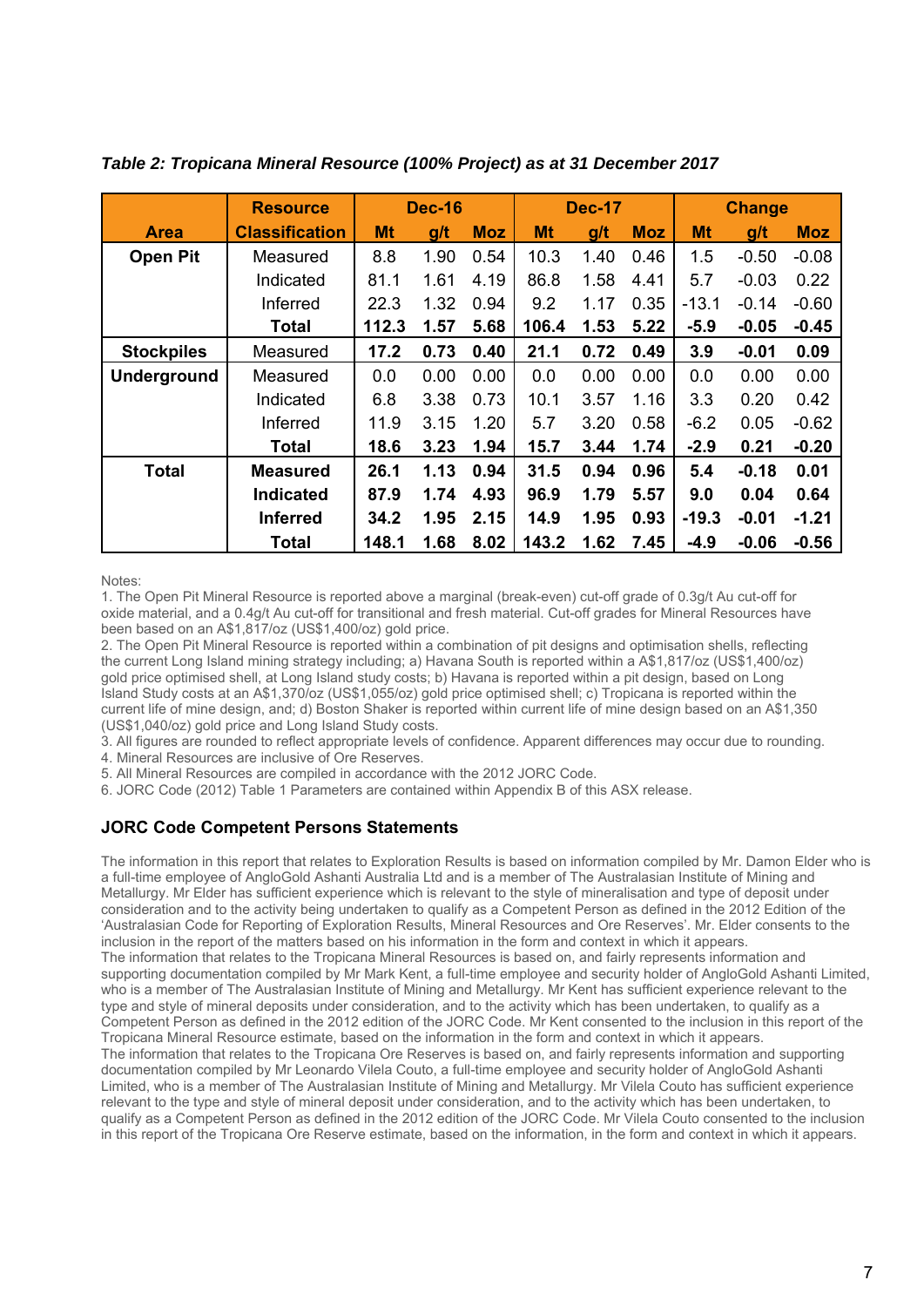#### **Contacts**

Media

Andrea Maxey +61 8 9425 4603 / +61 400 072 199 amaxey@anglogoldashanti.com.au<br>Tanja Winter +61 8 9425 4615 / +61 413 625 888 and ther@anglogoldashanti.com.au

winter@anglogoldashanti.com.au

*Certain statements contained in this document, other than statements of historical fact, including, without limitation, those concerning the economic outlook for the gold mining industry, expectations regarding gold prices, production, cash costs, all-in sustaining costs, all-in costs, cost savings and other operating results, productivity improvements, growth prospects and outlook of AngloGold Ashanti's operations, individually or in the aggregate, including the achievement of project milestones, commencement and completion of commercial operations of certain of AngloGold Ashanti's exploration and production projects and the completion of acquisitions, dispositions or joint venture transactions, AngloGold Ashanti's liquidity and capital resources and capital expenditures and the outcome and consequence of any potential or pending litigation or regulatory proceedings or environmental health and safety issues, are forwardlooking statements regarding AngloGold Ashanti's operations, economic performance and financial condition.* 

*These forward-looking statements or forecasts involve known and unknown risks, uncertainties and other factors that may cause AngloGold Ashanti's actual results, performance or achievements to differ materially from the anticipated results, performance or achievements expressed or implied in these forward-looking statements. Although AngloGold Ashanti believes that the expectations reflected in such forward-looking statements and forecasts are reasonable, no assurance can be given that such expectations will prove*  to have been correct. Accordingly, results could differ materially from those set out in the forward-looking statements as a result of, among *other factors, changes in economic, social and political and market conditions, the success of business and operating initiatives, changes*  in the regulatory environment and other government actions, including environmental approvals, fluctuations in gold prices and exchange rates, the outcome of pending or future litigation proceedings, and business and operational risk management.

*For a discussion of such risk factors, refer to AngloGold Ashanti's annual report on Form 20-F for the year ended 31 December 2016, which was filed with the United States Securities and Exchange Commission ("SEC"). These factors are not necessarily all of the important*  factors that could cause AngloGold Ashanti's actual results to differ materially from those expressed in any forward-looking statements. *Other unknown or unpredictable factors could also have material adverse effects on future results. Consequently, readers are cautioned not to place undue reliance on forward-looking statements. AngloGold Ashanti undertakes no obligation to update publicly or release any*  revisions to these forward-looking statements to reflect events or circumstances after the date hereof or to reflect the occurrence of *unanticipated events, except to the extent required by applicable law. All subsequent written or oral forward-looking statements attributable to AngloGold Ashanti or any person acting on its behalf are qualified by the cautionary statements herein.* 

*The financial information contained in this news release has not been reviewed or reported on by the Company's external auditors.* 

*This communication may contain certain "Non-GAAP" financial measures. AngloGold Ashanti utilises certain Non-GAAP performance measures and ratios in managing its business. Non-GAAP financial measures should be viewed in addition to, and not as an alternative for, the reported operating results or cash flow from operations or any other measures of performance prepared in accordance with IFRS. In addition, the presentation of these measures may not be comparable to similarly titled measures other companies may use. AngloGold Ashanti posts information that is important to investors on the main page of its website at www.anglogoldashanti.com and under the "Investors" tab on the main page. This information is updated regularly. Investors should visit this website to obtain important information about AngloGold Ashanti.* 

*Incorporated in the Republic of South Africa Reg No: 1944/017354/06 ISIN. ZAE000043485 – JSE share code: ANG CUSIP: 035128206 – NYSE share code: AU Website: www.anglogoldashanti.com*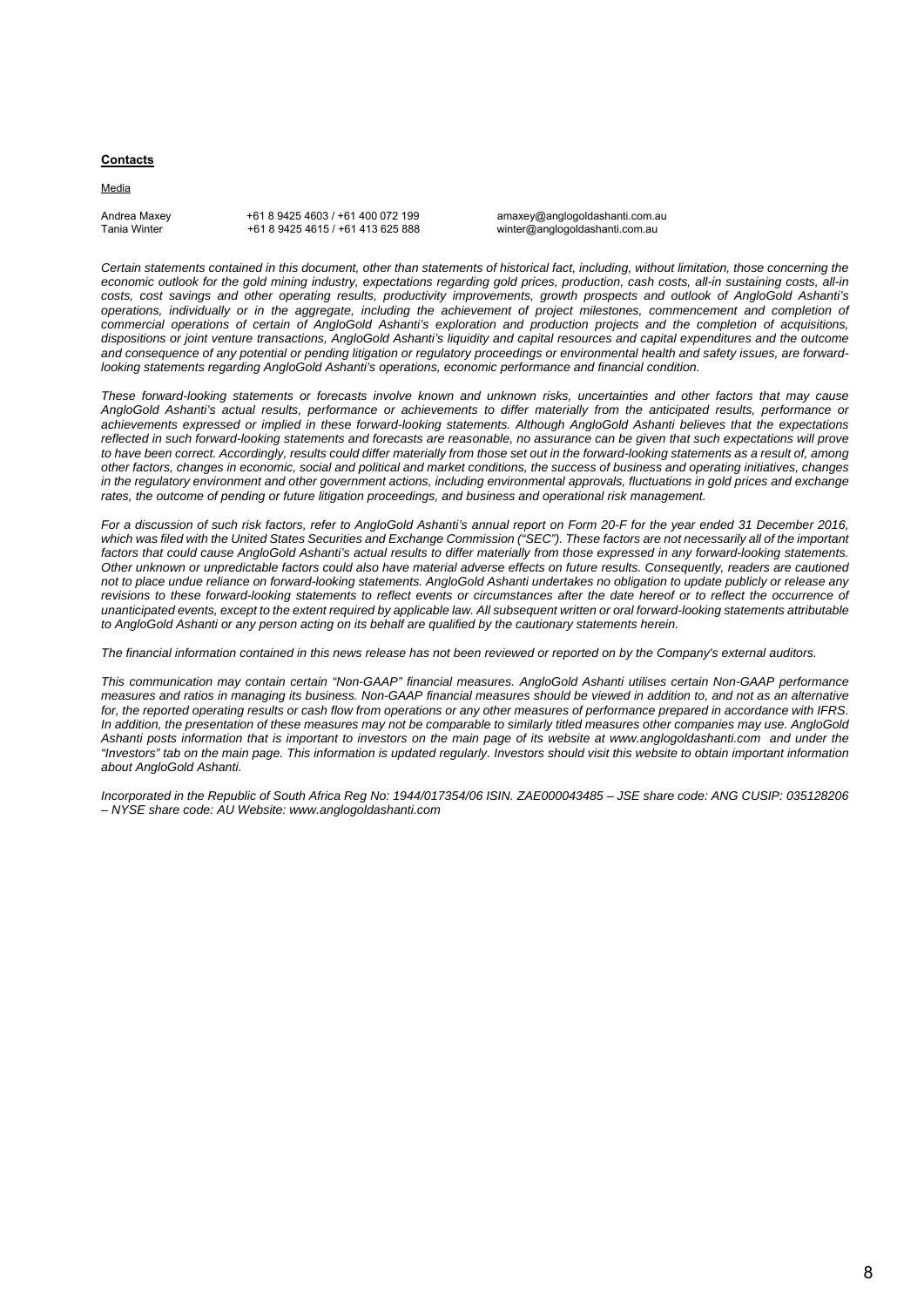#### **APPENDIX A Table of significant drill intersections**

|                 | Tropicana Resource Drilling - 2017 Intercepts |          |              |       |                                  |       |                  |                              |                      |                    |                    |       |                       |
|-----------------|-----------------------------------------------|----------|--------------|-------|----------------------------------|-------|------------------|------------------------------|----------------------|--------------------|--------------------|-------|-----------------------|
| <b>Hole ID</b>  | <b>Hole Type</b>                              | East     | <b>North</b> | RL    | <b>Dip</b>                       | Azi   | <b>DrillDate</b> | <b>Total</b><br><b>Depth</b> | <b>Depth</b><br>From | <b>Depth</b><br>To | Intercept<br>Width | Grade | Gram<br><b>Metres</b> |
| BSD087W1        | <b>DDH</b>                                    | 652394.8 | 6763263.8    | 345.9 | $\overline{\phantom{a}}$<br>63.3 | 319.4 | 6/08/2017        | 669.4                        | 587                  | 605                | 18                 | 6.58  | 118.44                |
| <b>BSD087W2</b> | <b>DDH</b>                                    | 652394.8 | 6763263.8    | 345.9 | 63.3                             | 319.4 | 6/08/2017        | 648.4                        | 588                  | 606                | 18                 | 3.79  | 68.22                 |
| <b>BSD088</b>   | <b>DDH</b>                                    | 652320.2 | 6763540.5    | 356.0 | 83.2                             | 319.1 | 16/08/2017       | 600.0                        | 509                  | 546                | 37                 | 6.49  | 240.13                |
| BSD088W2        | <b>DDH</b>                                    | 652320.2 | 6763540.5    | 356.0 | 83.2                             | 319.1 | 18/08/2017       | 579.6                        | 514                  | 531.9              | 17.8               | 5.59  | 99.50                 |
| BSD089AW1       | <b>DDH</b>                                    | 652804.4 | 6763482.6    | 350.2 | 63.4                             | 317.3 | 5/09/2017        | 716.5                        | 661                  | 674                | 13                 | 3.95  | 51.35                 |
| BSD089AW2       | <b>DDH</b>                                    | 652804.4 | 6763482.6    | 350.2 | 63.4                             | 317.3 | 5/09/2017        | 702.1                        | 609                  | 629                | 20                 | 5.78  | 115.60                |
| <b>BSD098</b>   | <b>DDH</b>                                    | 652213.3 | 6763391.4    | 344.6 | 63.9                             | 317.7 | 16/10/2017       | 507.7                        | 458                  | 484                | 26                 | 3.33  | 86.49                 |
| <b>BSD101</b>   | <b>DDH</b>                                    | 652423.7 | 6763178.0    | 346.3 | 67.3                             | 318.5 | 14/10/2017       | 636.3                        | 562                  | 590                | 28                 | 3.55  | 99.48                 |

**Intercept Note:**

Intercepts calculated based on minimum intercept 2m @ 0.5 g/t, lower cut-off grade 0.5 g/t, maximum consecutive waste 2m, minimum intercept grade 1 g/t, calculation based on downhole length, true thickness/width not stated or calculated.

#### **APPENDIX B**

#### **Tropicana Gold Mine Mineral Resource and Ore Reserve as at 31 December 2017**

#### **JORC Code, 2012 Edition – Table 1**

#### **Section 1 Sampling Techniques and Data**

| <b>Criteria</b>            | <b>Commentary</b>                                                                                                                                                                                                                                                                                                                                                                                                                                                                                                                                                                                                                                                                                                                                                                                                                                                                                                                                                                                                                                                  |
|----------------------------|--------------------------------------------------------------------------------------------------------------------------------------------------------------------------------------------------------------------------------------------------------------------------------------------------------------------------------------------------------------------------------------------------------------------------------------------------------------------------------------------------------------------------------------------------------------------------------------------------------------------------------------------------------------------------------------------------------------------------------------------------------------------------------------------------------------------------------------------------------------------------------------------------------------------------------------------------------------------------------------------------------------------------------------------------------------------|
| <b>Sampling techniques</b> | - AngloGold Ashanti Australia (AngloGold) has used drilling and sub-sampling of the cuttings or cores as the data<br>basis for the Mineral Resource estimates of the Tropicana deposit. Details are given in the following subsection.<br>- Drill hole spacing ranges from 25m×25m grids to 100m×100m grids, with most of the drilling of the Open Pit<br>Mineral Resources on a 50m×50m spacing with 25m×25m testing the starter pits of the Tropicana and Havana<br>initial pits, and the southern end of the Boston Shaker deposit.<br>- A 100m×100m area of Havana was drilled out on a 10m×10m grid to validate the resource model and optimise<br>the grade control sample spacing.<br>- The Underground Mineral Resource down-plunge extensions of Havana Deeps is tested using a 100m×100m<br>grid. Deep +800m deep step-out holes have been drilled on nominal ≈200m×100m to test the high-grade<br>mineralisation of Havana Deeps.<br>- All holes are drilled plunging towards the west to intersect the east dipping mineralised zones                  |
| <b>Drilling techniques</b> | Reverse circulation (RC) percussion drilling using face-sampling bits $(5\frac{1}{4})$ inch or 133 mm diameter) has been<br>used to collect samples from the shallower (up-dip) part of the deposits with a nominal maximum RC depth of<br>150m<br>Diamond core drilling has been used for deeper holes, with diamond tails drilled from RC pre-collars. To<br>control the deviation of deep DD holes drilled since 2011, many of these holes were drilled from short $\approx$ 60m<br>RC pre-collars or using 63.5mm (HQ) diameter core from surface.<br>Diamond core drilling for Mineral Resource definition is predominantly 47.6mm (NQ) diameter core, with a<br>lesser number of holes drilled for collection of metallurgical and/or geotechnical data using 63.5mm (HQ2,<br>HQ3) or 85mm (PQ) core diameters.<br>In fresh rock, cores are oriented wherever possible for collection of structural data. Prior to 2009, core<br>orientations are made using the EzyMark tool with the Reflex Ace Tool replacing the system in later drilling<br>programmes. |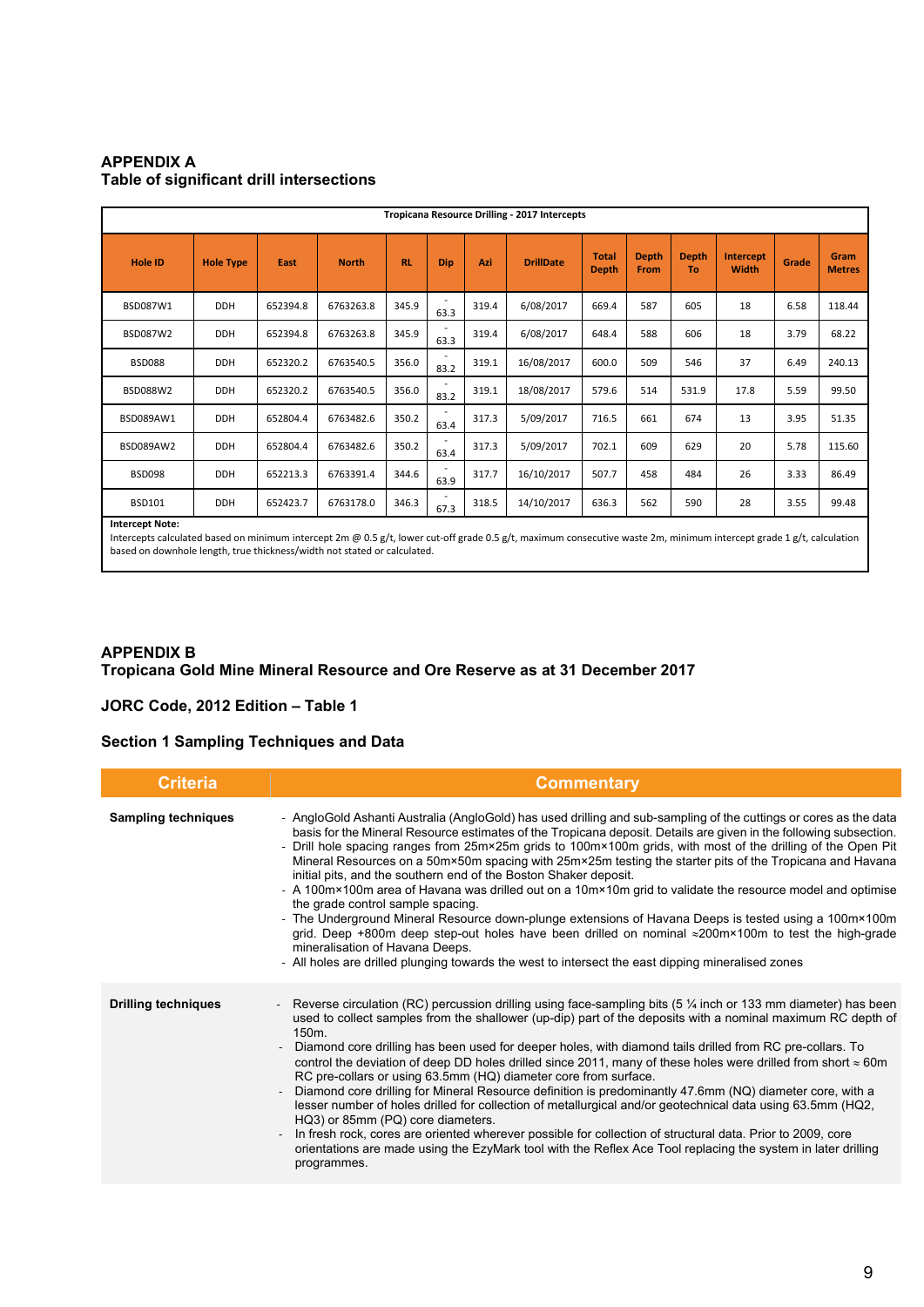| <b>Criteria</b>                                          | <b>Commentary</b>                                                                                                                                                                                                                                                                                                                                                                                                                                                                                                                                                                                                                                                                                                                                                                                                                                                                                                                                                                                                                                                                                                                                                                                                                                                                                                                                                                                                                                                                                                                                                                                                                                                                                                                                                                                                                                                                                                                                                                                                                                                                                                                                                                                                                                                                                                                                                                                                                                                                                                                                                                                                                                                                                                                                                                                                                                                                                                                                                                                                                                                                                                                                                                                                                              |
|----------------------------------------------------------|------------------------------------------------------------------------------------------------------------------------------------------------------------------------------------------------------------------------------------------------------------------------------------------------------------------------------------------------------------------------------------------------------------------------------------------------------------------------------------------------------------------------------------------------------------------------------------------------------------------------------------------------------------------------------------------------------------------------------------------------------------------------------------------------------------------------------------------------------------------------------------------------------------------------------------------------------------------------------------------------------------------------------------------------------------------------------------------------------------------------------------------------------------------------------------------------------------------------------------------------------------------------------------------------------------------------------------------------------------------------------------------------------------------------------------------------------------------------------------------------------------------------------------------------------------------------------------------------------------------------------------------------------------------------------------------------------------------------------------------------------------------------------------------------------------------------------------------------------------------------------------------------------------------------------------------------------------------------------------------------------------------------------------------------------------------------------------------------------------------------------------------------------------------------------------------------------------------------------------------------------------------------------------------------------------------------------------------------------------------------------------------------------------------------------------------------------------------------------------------------------------------------------------------------------------------------------------------------------------------------------------------------------------------------------------------------------------------------------------------------------------------------------------------------------------------------------------------------------------------------------------------------------------------------------------------------------------------------------------------------------------------------------------------------------------------------------------------------------------------------------------------------------------------------------------------------------------------------------------------------|
| Drill sample recovery                                    | RC recovery<br>Prior to 2008 semi-quantitative assessment was made regarding RC sample recovery with recovery<br>$\circ$<br>visually estimated as 25%, 50%, 75% of 100% of the expected mass volume of a 1m drilling interval.<br>Since 2008, AngloGold has implemented quantitative measure on every 25 <sup>th</sup> interval where the masses<br>$\circ$<br>of the sample splits are recorded and compared to the theoretical mass of the sampling interval for the<br>rock type being drilled.<br>AngloGold found that overall recovery in the regolith was >80% and total recovery in fresh rock.<br>$\circ$<br><b>DD Recovery</b><br>o DD recovery has been measured as percentage of the total length of core recovered compared to the<br>drill interval.<br>Core recovery is consistently high in fresh rock with minor losses occurring in heavily fractured ground<br>$\circ$<br>or for DD drilling in the regolith.<br>The main methods to maximise recovery have been recovery monitoring as described above and diamond<br>core drilling below $\approx$ 150m depth.<br>No relationships have been noted between sample recovery and grade and sample biases that may have<br>occurred due to the preferential loss or gain of fine or course material are considered unlikely.                                                                                                                                                                                                                                                                                                                                                                                                                                                                                                                                                                                                                                                                                                                                                                                                                                                                                                                                                                                                                                                                                                                                                                                                                                                                                                                                                                                                                                                                                                                                                                                                                                                                                                                                                                                                                                                                                                                                                  |
| Logging                                                  | RC cuttings and DD cores have been logged recording geological and geotechnical characteristics with<br>reference to AngloGold's logging standard library, to levels of detail that support Mineral Resource estimation,<br>Ore Reserve estimation and metallurgical studies.<br>Qualitative logging includes codes for lithology, regolith, and mineralisation for both RC and DD, with sample<br>quality data recorded for RC such as moisture, recovery, and sub-sampling methods.<br>- DD cores are photographed, qualitatively structurally logged with reference to orientation measurements<br>where available.<br>Geotechnical quantitative logging includes QSI, RQD, and matrix and fracture characterisation.<br>The total lengths of all drill holes have been logged.                                                                                                                                                                                                                                                                                                                                                                                                                                                                                                                                                                                                                                                                                                                                                                                                                                                                                                                                                                                                                                                                                                                                                                                                                                                                                                                                                                                                                                                                                                                                                                                                                                                                                                                                                                                                                                                                                                                                                                                                                                                                                                                                                                                                                                                                                                                                                                                                                                                             |
| <b>Sub-sampling techniques</b><br>and sample preparation | RC - Primary splitting<br>$\blacksquare$<br>Prior to 2007 RC samples were collected from the cyclone stream using a tiered riffle splitter. From<br>$\circ$<br>2007 a static cone splitter was introduced and replaced riffle splitters on all rigs.<br>The RC sampling interval is generally 1m but from 2016 2m intervals were introduced for RC pre-<br>$\circ$<br>collars.<br>The splitters collected a $\approx$ 12% split from the primary lot with two 12% splits collected – the first for<br>$\circ$<br>laboratory submission and second as a reference or replicate. Most samples were collected dry with<br><2% of samples recorded as being split in moist or wet state.<br>The main protocol to ensure the RC samples were representative of the material being collected was<br>$\circ$<br>monitoring of sample recovery and collection and assay of replicate samples.<br>DD – Primary sample<br>DD cores are collected of intervals determined by geological boundaries but generally targeting a 1m<br>$\circ$<br>length<br>All NQ cores have been half-core sampled with the core cut longitudinally with a wet diamond blade.<br>O<br>A small amount of DD whole cores have been sampled from HQ3 cores drilled to twin RC holes in the<br>$\circ$<br>regolith or for geotechnical or metallurgical testing.<br>In 2005, some 1,150m of cores drilled in the oxide zone were chisel split rather than wet cut but this<br>$\circ$<br>poorer sub-sampling represents <0.01% of the core drilled.<br>Laboratory preparation<br>$\qquad \qquad \blacksquare$<br>Sample preparation has taken place at three laboratories since commencement of Mineral Resource<br>$\circ$<br>definition drilling including SGS Perth (pre- 2006), Genalysis Perth (2006 to April 2016) and Tropicana<br>site laboratory (2015 Boston Shaker samples and post-April 2016 samples)<br>RC samples were over dried then pulped in a mixer mill to a PSD of 90% passing 75 microns before<br>$\circ$<br>sub-sampling for fire assay.<br>SGS prepared DD half-core samples by jaw-crushing then pulverisation of the whole crushed lot to a<br>$\circ$<br>particle size distribution (PSD) of 90% passing 75 microns. A 50g subsample of the pulp was then<br>collected for fire assay.<br>Genalysis prepared the samples in a Boyd crusher rotary splitter combo with nominally 2.5kg half-core<br>$\circ$<br>lots crushed to <3 mm then rotary split to $\approx$ 1 kg before pulverisation and sub-sampling for fire assay.<br>Samples less with mass <800g submitted to Tropicana laboratory are pulped in a LM2 mill to a PSD of<br>$\circ$<br>75 microns before sub-sampling for fire assay. Samples with larger masses are crushed in a Boyd<br>crusher to a PSD of 90% passing 2mm then subsampled using a linear sample divider.<br>From May 2016, a jaw crusher has been used to crush half-core samples to a PSD of 100% passing 6<br>$\circ$<br>mm.<br>Quality controls for representative sampling:<br>SGS inserted blanks and standards at a 1:20 frequency in every batch with a duplicate pulp collected<br>$\circ$<br>for assay every 20 <sup>th</sup> sample. Further repeats were also completed at a 1:20 frequency in a random |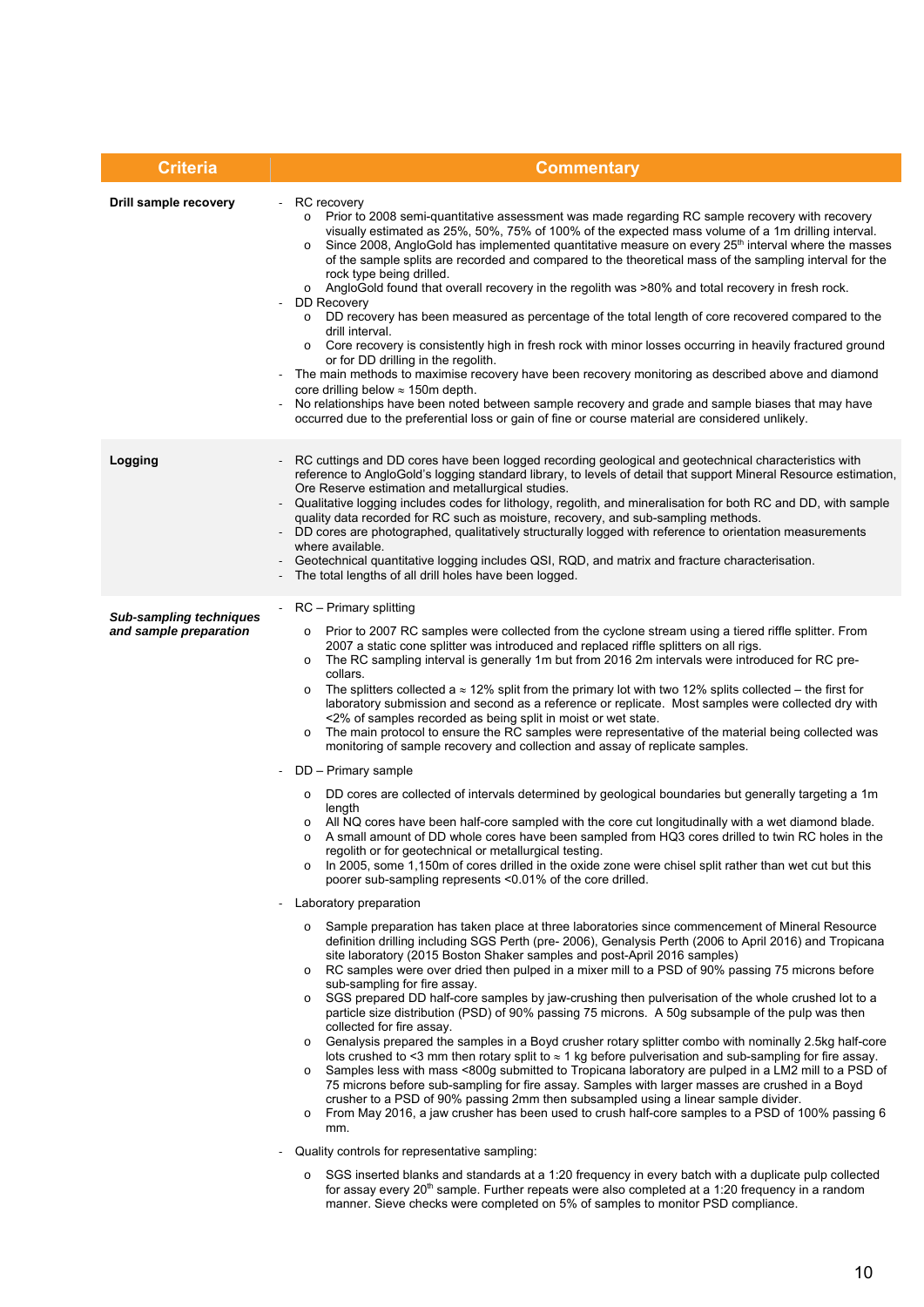| <b>Criteria</b>                                               | <b>Commentary</b>                                                                                                                                                                                                                                                                                                                                                                                                                                                                                                                                                                                                                                                                                                                                                                                                                                                                                                                                                                                                                                                                                                                                                                                                                                                                                                                                                                                    |
|---------------------------------------------------------------|------------------------------------------------------------------------------------------------------------------------------------------------------------------------------------------------------------------------------------------------------------------------------------------------------------------------------------------------------------------------------------------------------------------------------------------------------------------------------------------------------------------------------------------------------------------------------------------------------------------------------------------------------------------------------------------------------------------------------------------------------------------------------------------------------------------------------------------------------------------------------------------------------------------------------------------------------------------------------------------------------------------------------------------------------------------------------------------------------------------------------------------------------------------------------------------------------------------------------------------------------------------------------------------------------------------------------------------------------------------------------------------------------|
|                                                               | Genalysis inserted blanks and standards in every batch and a duplicate pulp was collected for assay on<br>$\circ$<br>every 25 <sup>th</sup> sample and 6% of each batch was randomly selected for replicate analysis. Sieve checks<br>were completed on 5% of samples to monitor PSD compliance.<br>Tropicana laboratory used barren basalt and quartz to clean equipment between routine samples<br>$\circ$                                                                                                                                                                                                                                                                                                                                                                                                                                                                                                                                                                                                                                                                                                                                                                                                                                                                                                                                                                                         |
|                                                               | Sample size versus grain size                                                                                                                                                                                                                                                                                                                                                                                                                                                                                                                                                                                                                                                                                                                                                                                                                                                                                                                                                                                                                                                                                                                                                                                                                                                                                                                                                                        |
|                                                               | No specific heterogeneity tests have been carried out but the sample sizes collected are consistent with<br>$\circ$<br>industry standards for the style of mineralisation under consideration.                                                                                                                                                                                                                                                                                                                                                                                                                                                                                                                                                                                                                                                                                                                                                                                                                                                                                                                                                                                                                                                                                                                                                                                                       |
|                                                               | A 2008 sampling variability study found that 72% of the gold in the samples tested was in size fraction<br>$\circ$<br><300 microns, and that repeated sampling of the same lot have very low variance between replicates.                                                                                                                                                                                                                                                                                                                                                                                                                                                                                                                                                                                                                                                                                                                                                                                                                                                                                                                                                                                                                                                                                                                                                                            |
| Quality of assay data and<br>laboratory tests                 | No geophysical tools were used to determine any element concentrations material to the Mineral Resource<br>estimate.<br>All Mineral Resource prepared pulps have undergone 50g fire assay which is considered a total assay for<br>gold<br>As discussed above all laboratories have used industry standard quality control procedures with standards                                                                                                                                                                                                                                                                                                                                                                                                                                                                                                                                                                                                                                                                                                                                                                                                                                                                                                                                                                                                                                                 |
|                                                               | used to monitor accuracy, replicate assay to monitor precision, blanks to monitor potential cross<br>contamination and sieve tests to monitor PSD compliance.<br>AngloGold has also used other 'umpire' laboratories to monitor accuracy including Genalysis Perth (prior to<br>November 2006), SGS (from November 2006 to August 2007) and ALS Perth (since August 2007), with these<br>check assaying campaigns coinciding with each Mineral Resource update.<br>AngloGold has reviewed the quality sample results on a batch by batch and monthly basis and has found that<br>the overall performance of the laboratories used for Mineral Resource estimation samples is satisfactory.                                                                                                                                                                                                                                                                                                                                                                                                                                                                                                                                                                                                                                                                                                           |
| Verification of sampling<br>and assaying                      | Significant intersections of mineralisation are routinely verified by AngloGold senior geological staff and have<br>also been inspected by several independent auditors as describe further below.<br>Twin holes have been drilled to compare results from RC and DD drilling with the DD results confirming that<br>there is no material down-hole smearing of grades in the nearby RC drilling and sampling.<br>All logging and sample number data is captured digitally in the field using Field Marshall Software (upgrade to<br>Micromine Geobank in 2016). Data is downloaded daily to the Tropicana exploration server and checked for<br>accuracy, completeness and structure by the field personnel.<br>Assay data is merged electronically from the laboratories into a central Datashed database, with information<br>verified spatially in Vulcan software. AngloGold maintains standard work procedures for all data<br>management steps.<br>An assay importing protocol has been set up to ensure quality samples are checked and accepted before<br>data can be loaded into the assay database<br>All electronic data is routine backed up to AngloGold's server in Perth and provided to IGO via FTP transfer.<br>There have been no adjustments or scaling of assay data other than setting below detection limit values to<br>half detection for Mineral Resource estimation work. |
| Location of data points                                       | - All early drill hole collar locations of surface holes have been surveyed using RTK GPS equipment, which was<br>connected to the state survey mark (SSM) network.<br>The grid system is GDA94 Zone 51 using AHD elevation datum.<br>Prior to 2007, drill hole path surveys have been completed on all holes using Eastman single shot camera tools,<br>with down-hole gyro tools used for all drilling post 2007<br>A digital terrain model was prepared Whelan's Surveyors from aerial photography flown in 2007, which has<br>been supplemented with collar data surveyed using RTK GPS. This model is considered to have centimetre-<br>scale accuracy.                                                                                                                                                                                                                                                                                                                                                                                                                                                                                                                                                                                                                                                                                                                                         |
| Data spacing and<br>distribution                              | The drill hole spacing nominally ranges from $25mN \times 25mE$ to 100mN $\times$ 100mE (local grid) over most of the<br>Mineral Resource area with a small area of 10mN×10mE used for grade control calibration work.<br>Most of the Open Pit Mineral Resources has been tested on a 50mN×50mE grid with closer spaced<br>25mN×25mE patterns in the upper parts of the deposit within initial open pit designs.<br>The Havana Deeps area has been drilled on a 100mN×100mE pattern.<br>Down-hole sample intervals are typically 1m with 2m compositing applied for Mineral Resource estimation work.<br>The Competent Person considers that data spacing is sufficient to establish the degree of geological and<br>grade continuity appropriate for the Mineral Resource and Ore Reserve estimation procedures applied, and<br>the JORC Code classification applied.                                                                                                                                                                                                                                                                                                                                                                                                                                                                                                                               |
| Orientation of data in<br>relation to geological<br>structure | Most drill hole are oriented to intersect the shallowly east dipping mineralisation at a high angle and as such,<br>a grade bias introduced by the orientation of data in relation to geological structure is highly unlikely.                                                                                                                                                                                                                                                                                                                                                                                                                                                                                                                                                                                                                                                                                                                                                                                                                                                                                                                                                                                                                                                                                                                                                                       |
| <b>Sample security</b>                                        | The chain-of-sample custody is managed by AngloGold.<br>$\overline{\phantom{a}}$                                                                                                                                                                                                                                                                                                                                                                                                                                                                                                                                                                                                                                                                                                                                                                                                                                                                                                                                                                                                                                                                                                                                                                                                                                                                                                                     |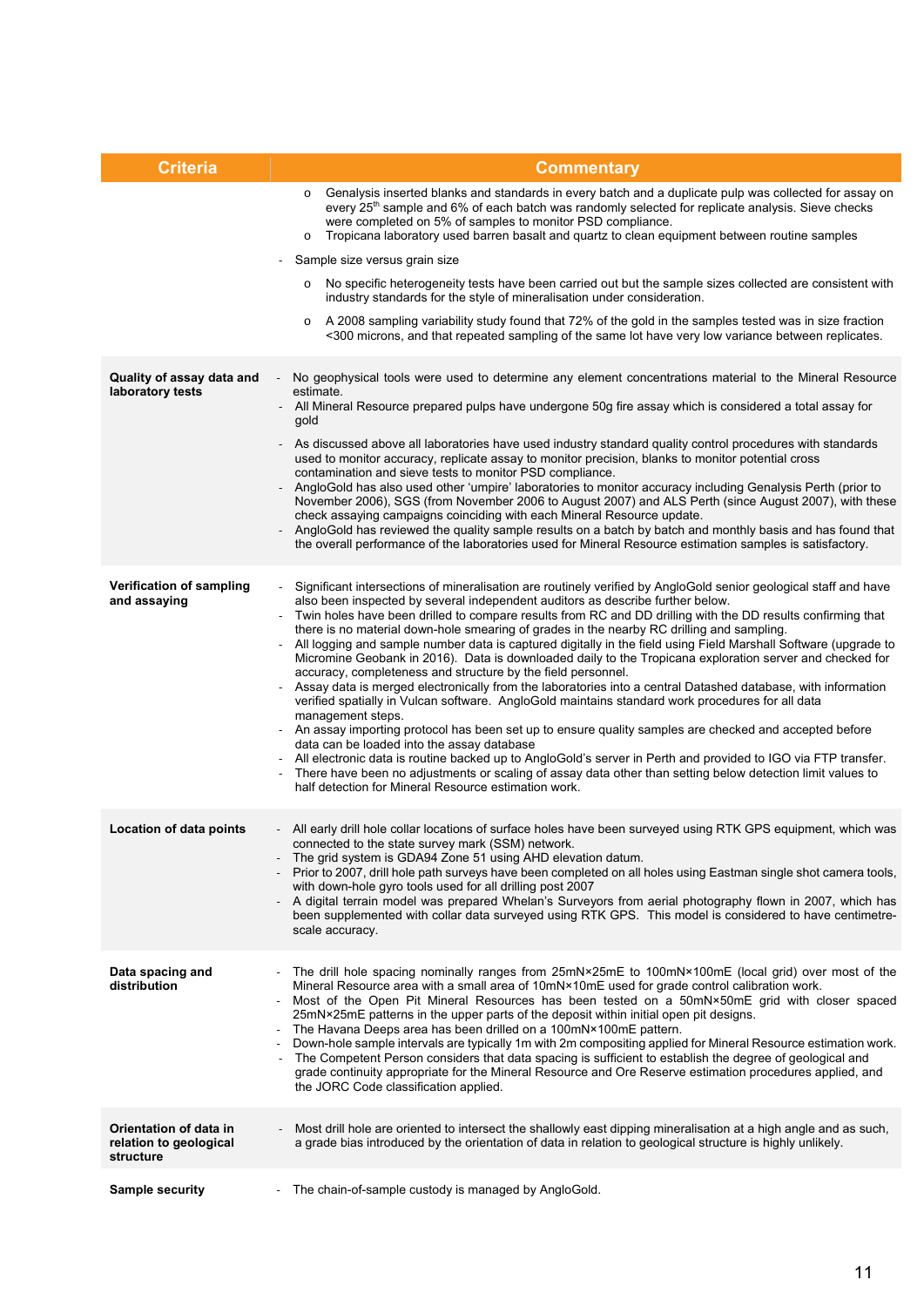| <b>Criteria</b>          | <b>Commentary</b>                                                                                                                                                                                                                                                                                                                                                                                                                                                                                                                                                                                                                                                                                                                                     |
|--------------------------|-------------------------------------------------------------------------------------------------------------------------------------------------------------------------------------------------------------------------------------------------------------------------------------------------------------------------------------------------------------------------------------------------------------------------------------------------------------------------------------------------------------------------------------------------------------------------------------------------------------------------------------------------------------------------------------------------------------------------------------------------------|
|                          | - Samples were collected in pre-numbered calico bags, which are then accumulated into calico bags for<br>transport from the collection site. The accumulated samples are then loaded into wooden crates and road<br>hauled to the respective laboratories (Perth or Tropicana).<br>- Sample dispatches are prepared by the field personnel using a database system linked to the drillhole data.<br>Sample dispatch sheet are verified against samples received at the laboratory and any missing issued such<br>as missing samples and so on are resolved before sample preparation commences.<br>The Competent Person considers that the likelihood of deliberate or accidental loss, mix-up or contamination<br>of samples is considered very low. |
| <b>Audits or reviews</b> | - Field quality control data and assurance procedures are review on a daily, monthly and quarterly basis by<br>AngloGold field personnel and senior geological staff.<br>- The field quality control and assurance of the sampling was audited by consultant QG in 2007 and 2009. The<br>conclusion of the audit was that the data was suitable for Mineral Resource estimation work.                                                                                                                                                                                                                                                                                                                                                                 |

## **Section 2 Reporting of Exploration Results**

| <b>Criteria</b>                                   | <b>Explanation</b>                                                                                                                                                                                                                                                                                                                                                                                                                                                                                                                                                                                                                                                                                                                                                                                                                                                                                                                                                                                                                                                                                                                                                                                                                                                                                                                                                                                                                                  |
|---------------------------------------------------|-----------------------------------------------------------------------------------------------------------------------------------------------------------------------------------------------------------------------------------------------------------------------------------------------------------------------------------------------------------------------------------------------------------------------------------------------------------------------------------------------------------------------------------------------------------------------------------------------------------------------------------------------------------------------------------------------------------------------------------------------------------------------------------------------------------------------------------------------------------------------------------------------------------------------------------------------------------------------------------------------------------------------------------------------------------------------------------------------------------------------------------------------------------------------------------------------------------------------------------------------------------------------------------------------------------------------------------------------------------------------------------------------------------------------------------------------------|
| <b>Mineral tenement and</b><br>land tenure status | The Tropical Gold Mine Mineral Resources are located wholly within WA mining lease M39/1096, which<br>commenced on 11 Mar 2015 and has a term of 21 years (expiry 10 Mar 2036).<br>Tropicana Gold Mine in a joint venture between AngloGold (70%) and IGO (30%) with AngloGold as manager.<br>$\blacksquare$<br>Gold production is subject to WA State royalties of 2.5% of the value of gold value.<br>There are no material issues relating to native title or heritage, historical sites, wilderness or national parks, or<br>environmental settings<br>The tenure is secure at the time of reporting and there are no known impediments to exploitation of the<br>Mineral Resource and Ore Reserve and on-going exploration of the mining lease.                                                                                                                                                                                                                                                                                                                                                                                                                                                                                                                                                                                                                                                                                                |
| <b>Exploration done by other</b><br>parties       | AngloGold entered in to a JV with IGO in early 2002 with the main target of interest being a WMC gold soil<br>$\sim$<br>anomaly of 31ppb, which was reporting in a WA government open file report. Prior to the JV, the WMC soil<br>sampling program was the only known exploration activity and the only dataset available were WA government<br>regional magnetic and gravity data.                                                                                                                                                                                                                                                                                                                                                                                                                                                                                                                                                                                                                                                                                                                                                                                                                                                                                                                                                                                                                                                               |
| Geology                                           | The Tropicana Gold Mine is on the western margin of a 700km long magnetic feature that is interpreted to the<br>$\overline{\phantom{a}}$<br>collision suture zone between the Archean age Yilgarn Craton to the west and the Proterozoic age Albany-<br>Fraser Origan to the east of this feature. The gold deposits are hosted by a package of Archean age high<br>metamorphic grade gneissic rocks.<br>Four distinct structural domains have been identified - Boston Shaker, Tropicana, Havana and Havana<br>South, which represent the same mineral deposit offset by NE striking faults that post-date the mineralisation.<br>The gold mineralisation is hosted by a shallowly SW dipping sequence of quartz-feldspar gneiss, amphibolite,<br>granulite and meta-sedimentary chert.<br>The gold mineralisation is concentrated in a 'favourable horizon' of quartz-feldspar gneisses, with a footwall of<br>garnet gneiss, amphibolite or granulite.<br>Mineralisation is characterised by pyrite disseminations, bands and crackle veins within altered quartz-<br>feldspar gneiss. Higher grades are associated with close-spaced veins and sericite alteration<br>Mineralisation presents as stacked higher grade lenses within a low-grade alteration envelope. Geological<br>studies suggest the mineralisation is related to shear planes that post-date the development of the main<br>gneissic fabric and metamorphic thermal maximum. |
| <b>Drill hole Information</b>                     | A summary of the all drillholes used to prepare the Mineral Resource estimate is not practical for this public<br>report. The Mineral Resource estimate gives the best-balanced view of all the drillhole information available<br>as at June, 2017.                                                                                                                                                                                                                                                                                                                                                                                                                                                                                                                                                                                                                                                                                                                                                                                                                                                                                                                                                                                                                                                                                                                                                                                                |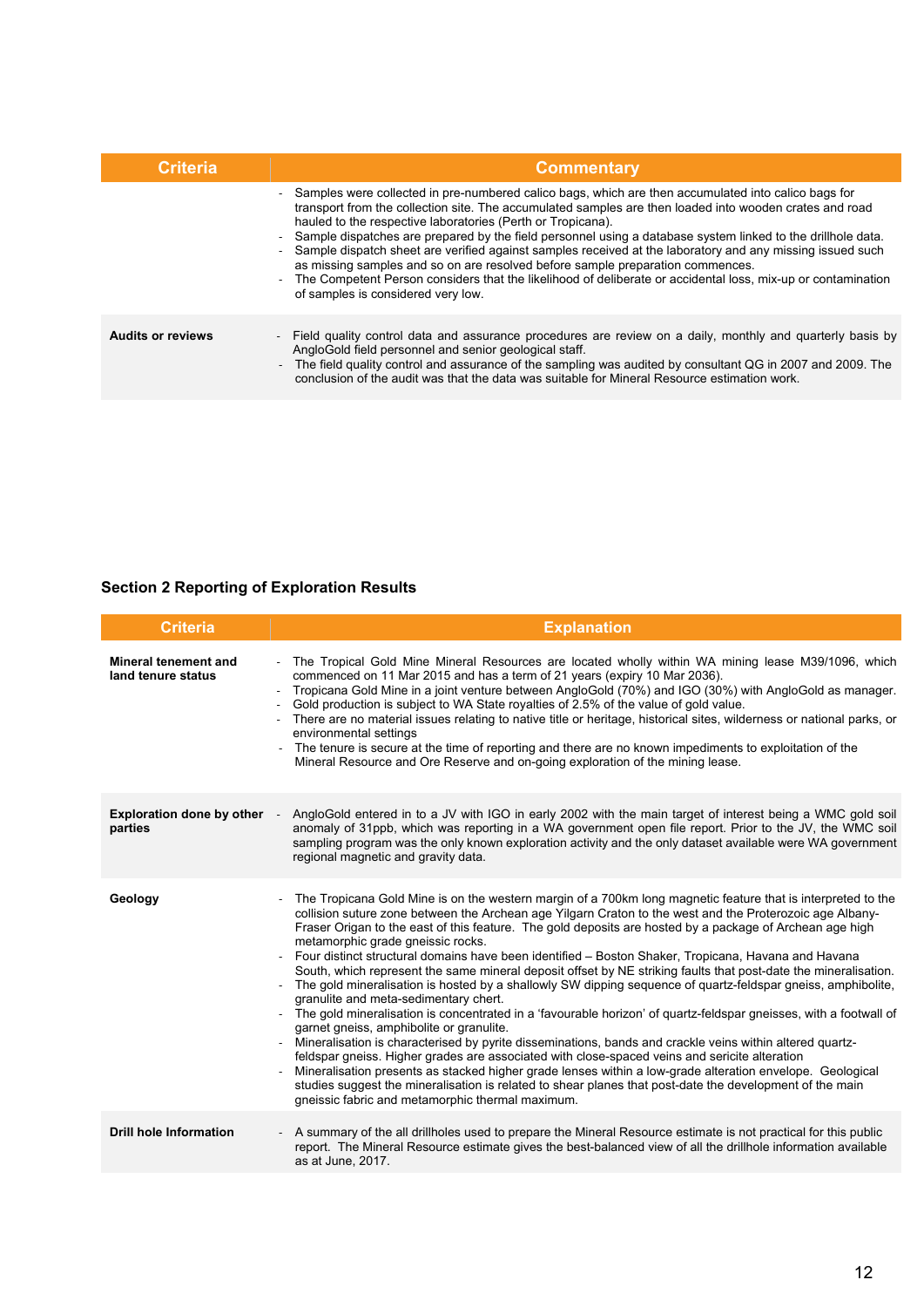| Data aggregation<br>methods                                                   | No metal equivalent values are considered in the Mineral Resource estimate.                                                                                                                                                                                             |
|-------------------------------------------------------------------------------|-------------------------------------------------------------------------------------------------------------------------------------------------------------------------------------------------------------------------------------------------------------------------|
| <b>Relationship between</b><br>mineralisation widths and<br>intercept lengths | Exploration results included in this report are for extensional drilling at Boston Shaker (underground resource<br>extension).<br>All Mineral Resource drilling interests the mineralisation at a high angle and as such approximate true<br>thicknesses in most cases. |
| <b>Diagrams</b>                                                               | - A representative 3d oblique view for Boston Shaker results is included in the body of this report.                                                                                                                                                                    |
| <b>Balanced reporting</b>                                                     | The Mineral Resource is based on all available data and as such provides the best-balanced view of the<br>$\sim$<br>Tropicana gold deposits as at June, 2017. The Exploration results reported are not included in the Mineral<br>Resource Estimate reported.           |
| Other substantive<br>exploration data                                         | Information relating to other exploration data, such as density, metallurgical assumptions are detailed in Section<br>$\sim$<br>3 further below                                                                                                                         |
| <b>Further work</b>                                                           | Exploration drilling is continuing at Boston Shaker (Underground resource extension drilling) and will be<br>$\qquad \qquad \blacksquare$<br>included in the next Mineral Resource update, planned for Q1, 2018.                                                        |

## **Section 3 Estimation and Reporting of Mineral Resources**

| <b>Criteria</b>                  | <b>Commentary</b>                                                                                                                                                                                                                                                                                                                                                                                                                                                                                                                                                                                                                                                                                                                                                                                                                                                               |
|----------------------------------|---------------------------------------------------------------------------------------------------------------------------------------------------------------------------------------------------------------------------------------------------------------------------------------------------------------------------------------------------------------------------------------------------------------------------------------------------------------------------------------------------------------------------------------------------------------------------------------------------------------------------------------------------------------------------------------------------------------------------------------------------------------------------------------------------------------------------------------------------------------------------------|
| Database integrity               | AngloGold captures field data and drill hole logging directly in to handheld devices or laptop computers using<br>Field Marshall and Geobank software.<br>The drillhole data is managed in DataShed software, which is an industry recognised system for management<br>of geoscientific drillhole information. Logging, assays and survey information is loaded directly into<br>Datashed using data import routines, with loading procedures incorporating quality control checking.<br>Data is validated following loading through visual inspection of results on-screen both spatially and using<br>database queries and cross section plots. Typical checks carried out against original records to ensure data<br>accuracy include items such as overlapping records, duplicate records, missing intervals, end of drillhole<br>checks and so on.                         |
| <b>Site visits</b>               | - The Competent Person makes regular site visits to Tropicana to review the data collection procedures and<br>discuss the geology and mineralisation of the deposit prior to any Mineral Resource update.                                                                                                                                                                                                                                                                                                                                                                                                                                                                                                                                                                                                                                                                       |
| <b>Geological interpretation</b> | To control the Mineral Resource estimation process, three dimensional digital solids were prepared in LeapFrog<br>$\blacksquare$<br>software for the mineralised zones, dykes, shears and garnet (mostly hanging wall) gneiss.<br>Mineralised solids were prepared using a nominal 0.3g/t AU drill hole cut-off grade to encompass the gold<br>mineralisation targeted for Mineral Resource estimation. The dykes, shears and garnet gneiss solids were<br>prepared from geological logging codes. Regolith units were prepared as digital surfaces below topography<br>based on the geological logging.<br>The resulting models encompass the mineralisation, the post-mineralisation barren dykes, and the shears<br>$\blacksquare$<br>controlling higher grade mineralisation and the main waste rock units that are the footwall and hanging wall to<br>the mineralisation. |
| <b>Dimensions</b>                | - The Open Pit Mineral Resource is reported within an open pit Lerchs-Grossman-Analysis (LGA) pit<br>optimisation 'shell' based on a gold price of 1817 AUD/troy ounce (1,400 USD/troy ounce).<br>- This reporting shell has dimensions of approximately 4.7km along strike, up to 1km wide and up to 450m<br>deep, spanning all the major deposits.<br>The Underground Mineral Resource extends from the base of the Open Pit Resource below the Havana<br>$\overline{\phantom{a}}$<br>Open Pit with plan extents in long dimension down dip to the SE by up to 900 m and up to $\approx$ 200 m wide. A<br>smaller lode extends from the Havana South pit with down dip extents of $\approx$ 200m and up to 200 m wide.<br>Other parts of the Underground Resource are below the other pits.                                                                                   |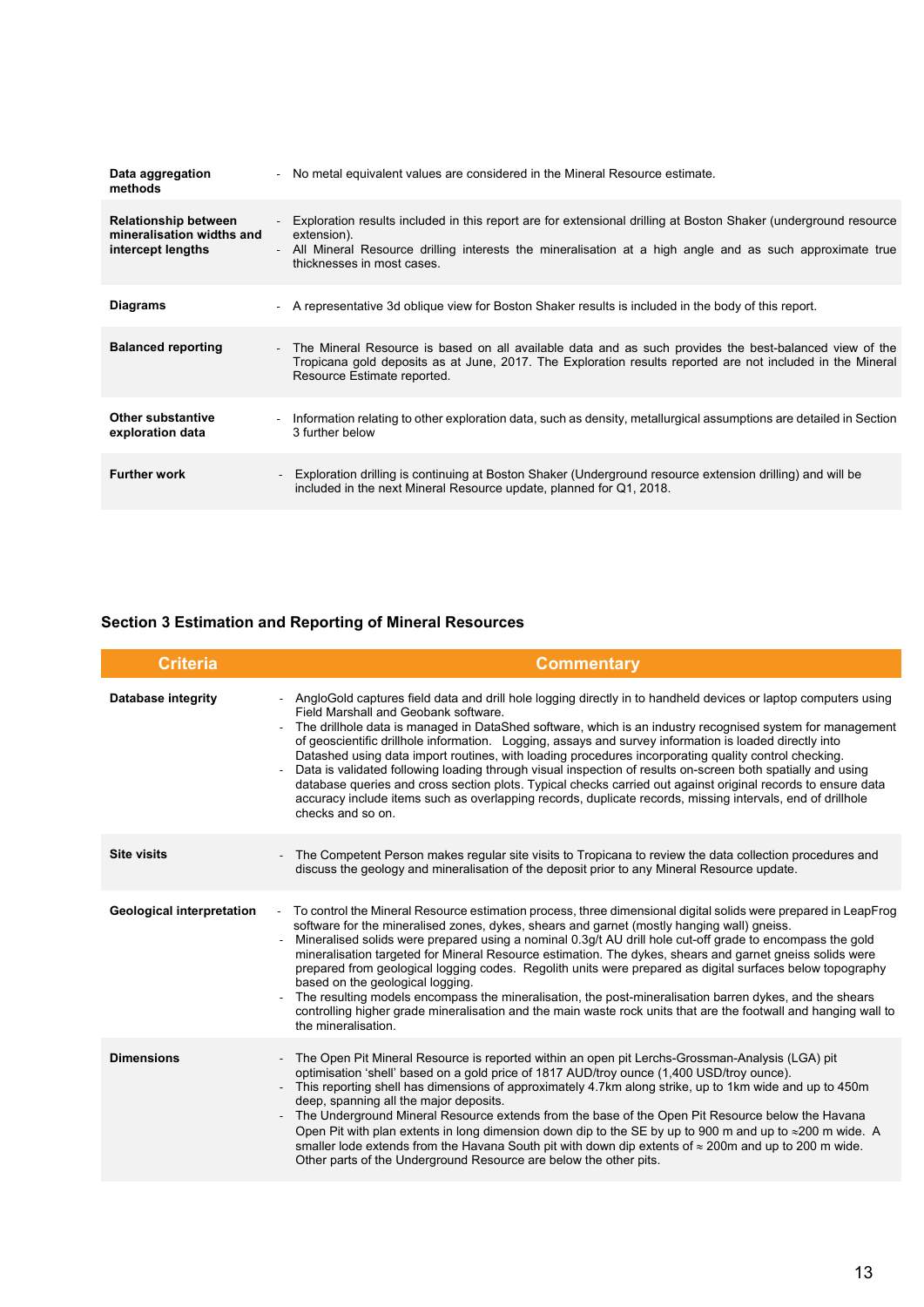| <b>Criteria</b>                                                 | <b>Commentary</b>                                                                                                                                                                                                                                                                                                                                                                                                                                                                                                                                                                                                                                                                                                                                                                                                                                                                                                                                                                                                                                                                                                                                                                                                                                                                                                                                                                                                                                                                                                                                                                                                                                                                                                                                                                                                                                                                                                                                                                                                                                                                                                                                                                                                                                                                                                                                                                                                                                                                                                                                                                                                                                                                                                                                                                                                                                                                                                                                                                                                                                                                                                                                                                                                                                                                                                                                                                                                                                                                                                                                                                                                                                                                                                                                                                                                                                                                                                                                                                                                                                                         |
|-----------------------------------------------------------------|---------------------------------------------------------------------------------------------------------------------------------------------------------------------------------------------------------------------------------------------------------------------------------------------------------------------------------------------------------------------------------------------------------------------------------------------------------------------------------------------------------------------------------------------------------------------------------------------------------------------------------------------------------------------------------------------------------------------------------------------------------------------------------------------------------------------------------------------------------------------------------------------------------------------------------------------------------------------------------------------------------------------------------------------------------------------------------------------------------------------------------------------------------------------------------------------------------------------------------------------------------------------------------------------------------------------------------------------------------------------------------------------------------------------------------------------------------------------------------------------------------------------------------------------------------------------------------------------------------------------------------------------------------------------------------------------------------------------------------------------------------------------------------------------------------------------------------------------------------------------------------------------------------------------------------------------------------------------------------------------------------------------------------------------------------------------------------------------------------------------------------------------------------------------------------------------------------------------------------------------------------------------------------------------------------------------------------------------------------------------------------------------------------------------------------------------------------------------------------------------------------------------------------------------------------------------------------------------------------------------------------------------------------------------------------------------------------------------------------------------------------------------------------------------------------------------------------------------------------------------------------------------------------------------------------------------------------------------------------------------------------------------------------------------------------------------------------------------------------------------------------------------------------------------------------------------------------------------------------------------------------------------------------------------------------------------------------------------------------------------------------------------------------------------------------------------------------------------------------------------------------------------------------------------------------------------------------------------------------------------------------------------------------------------------------------------------------------------------------------------------------------------------------------------------------------------------------------------------------------------------------------------------------------------------------------------------------------------------------------------------------------------------------------------------------------------------|
| <b>Estimation and modelling</b><br>techniques<br>$\blacksquare$ | - The Open Pit Mineral Resource:<br>Has been estimated from the drillhole data available to 8 Aug 2016, which included 3,381 drill holes for<br>$\circ$<br>a total of 648,208 m of drilling of which, 981 holes were DD for 351,289 m and 2,256 holes were RC for<br>259,831 m. A further 144 holes of RC with DD holes totalled 37,087 of drilling.<br>The December 2016 update included 387 new holes (255 RC and 7 DD) for an additional 99,120m of<br>drilling compared to the prior estimate.<br>The drillhole data was composited to 2m lengths within geological estimation domains using Vulcan<br>$\circ$<br>software.<br>No grade top-cut or caps were applied to the composites, but high-grade estimation limits were applied<br>$\circ$<br>to limit the spatial spread of high grades.<br>The composite data was declustered in each estimation domain using cell declustering commensurate<br>$\circ$<br>with the drill spacing (25mE×25mN or 50mE×50mN and planned kriging panel height (10 m for Havana<br>and Tropicana, 7.5 m for Boston Shaker)<br>Gold continuity was interpreted for each estimation domain and grades for large panels were estimated<br>$\circ$<br>using ordinary block kriging in Isatis, with estimation panel dimension 15mE×30mN×10mElv used for<br>Havana and Tropicana, and panels of 15mE×30mN×7.5mElv for Boston Shaker.<br>Sample searches were oriented down dip with a 160mX×160mY×30mZ search used for mineralised<br>$\circ$<br>domains and 120mX×120mY×30mZ search in waste domains. A minimum of 8 (or 4 for Boston<br>Shaker) and maximum of 32 samples were required for a panel grade to be estimated. A second pass<br>search was then applied to address blocks not estimated or >1% negative kriging weights with the<br>maximum number of samples reduced to 12.<br>Selective Mining Unit (SMU) grades were then estimated for each panel using the Local Uniform<br>$\circ$<br>Conditioning method, where the SMU grade distribution within each panel is estimated through a<br>change of support then the SMUs are localised using kriging so the distribution within the panel reflects<br>the local grade trends in nearby data. The information effect of 12mE × 12mN grade control information<br>was accommodated in the change of support from panels to SMUs<br>The SMU dimensions were set to prepare 36 SMUs per panel with SMU dimensions of<br>$\circ$<br>5mE×7.5mN×3.33mElv for Havana and Tropicana and 5mE×7.5mN×2.5mElv for Boston Shaker. The<br>elevation heights nominally match the mining flitch heights applied at each area.<br>The estimate model was validated by comparing (input) data declustered means for each domain to the<br>respective (output) block estimated grades both globally within each domain and locally using moving<br>window 'swath-plot'. On screen visual inspections were also completed in plan and section to ensure<br>that the grade trends observed in the data were acceptably reproduced in the estimates without over<br>extrapolation in areas of sparse drilling.<br>Comparison of the Open Pit estimate forecasts to mine production indicates acceptable forecasting<br>performance for monthly, quarterly and annual recompilation periods.<br>The Underground Mineral Resource:<br>Is estimated in a separate model from the Open Pit with the model oriented to follow the 30° east dip of<br>$\circ$<br>mineralisation.<br>The estimate has been prepared using Ordinary Block Kriging in Isatis software into block dimensions<br>$\circ$<br>10mX×10mY×2mZ in the rotated coordinates.<br>Drill hole data were composited to 2m prior to estimation with no-top cuts applied<br>$\circ$<br>The model was validated in an equivalent manner to the Open Pit estimates.<br>$\circ$<br>There has been no mining of the Underground Resource to compare to the estimate<br>There are no assumptions relating to deleterious elements of non-grade variables of economic significance.<br>Gold and density are the only relevant variables. |
| <b>Moisture</b>                                                 | The tonnages are estimated on a dry basis.                                                                                                                                                                                                                                                                                                                                                                                                                                                                                                                                                                                                                                                                                                                                                                                                                                                                                                                                                                                                                                                                                                                                                                                                                                                                                                                                                                                                                                                                                                                                                                                                                                                                                                                                                                                                                                                                                                                                                                                                                                                                                                                                                                                                                                                                                                                                                                                                                                                                                                                                                                                                                                                                                                                                                                                                                                                                                                                                                                                                                                                                                                                                                                                                                                                                                                                                                                                                                                                                                                                                                                                                                                                                                                                                                                                                                                                                                                                                                                                                                                |
| <b>Cut-off parameters</b><br>$\blacksquare$                     | Open Pit<br>The Open Pit estimate is reported within a pit optimisation run with an assumed gold prices of 1,400<br>$\circ$<br>USD/tr.oz (1,817 AUD/tr.oz) and cost assuming back-filling of pits ('Long Island Study').<br>On the basis described above, and assuming lower processing costs and higher metallurgical oxide ore,<br>$\circ$<br>the cut-off are $\geq$ 0.3g/t Au for oxide Mineral Resources and $\geq$ 0.4g/t Au for transitional and fresh Mineral<br>Resources.<br>Underground<br>The Underground estimate cut-off grade is based on assumptions of a pre-feasibility study completed in<br>2013 which used a gold price of 1,400 USD/tr.oz (1,817 AUD/tr.oz) and underground mining and<br>process cost assumptions for fresh Mineral Resource.<br>The cut-off grade for reporting the Underground Mineral Resource on this basis is $\geq 2.0$ g/t Au.                                                                                                                                                                                                                                                                                                                                                                                                                                                                                                                                                                                                                                                                                                                                                                                                                                                                                                                                                                                                                                                                                                                                                                                                                                                                                                                                                                                                                                                                                                                                                                                                                                                                                                                                                                                                                                                                                                                                                                                                                                                                                                                                                                                                                                                                                                                                                                                                                                                                                                                                                                                                                                                                                                                                                                                                                                                                                                                                                                                                                                                                                                                                                                                               |
| Mining factors or<br>assumptions                                | The mining factors and assumption for the Open Pit Mineral Resource is the current mining method of<br>conventional truck and shovel mining with blasting of 10 m benches in Tropicana and Havana and blasting of<br>7.5 m benches in Boston Shaker.                                                                                                                                                                                                                                                                                                                                                                                                                                                                                                                                                                                                                                                                                                                                                                                                                                                                                                                                                                                                                                                                                                                                                                                                                                                                                                                                                                                                                                                                                                                                                                                                                                                                                                                                                                                                                                                                                                                                                                                                                                                                                                                                                                                                                                                                                                                                                                                                                                                                                                                                                                                                                                                                                                                                                                                                                                                                                                                                                                                                                                                                                                                                                                                                                                                                                                                                                                                                                                                                                                                                                                                                                                                                                                                                                                                                                      |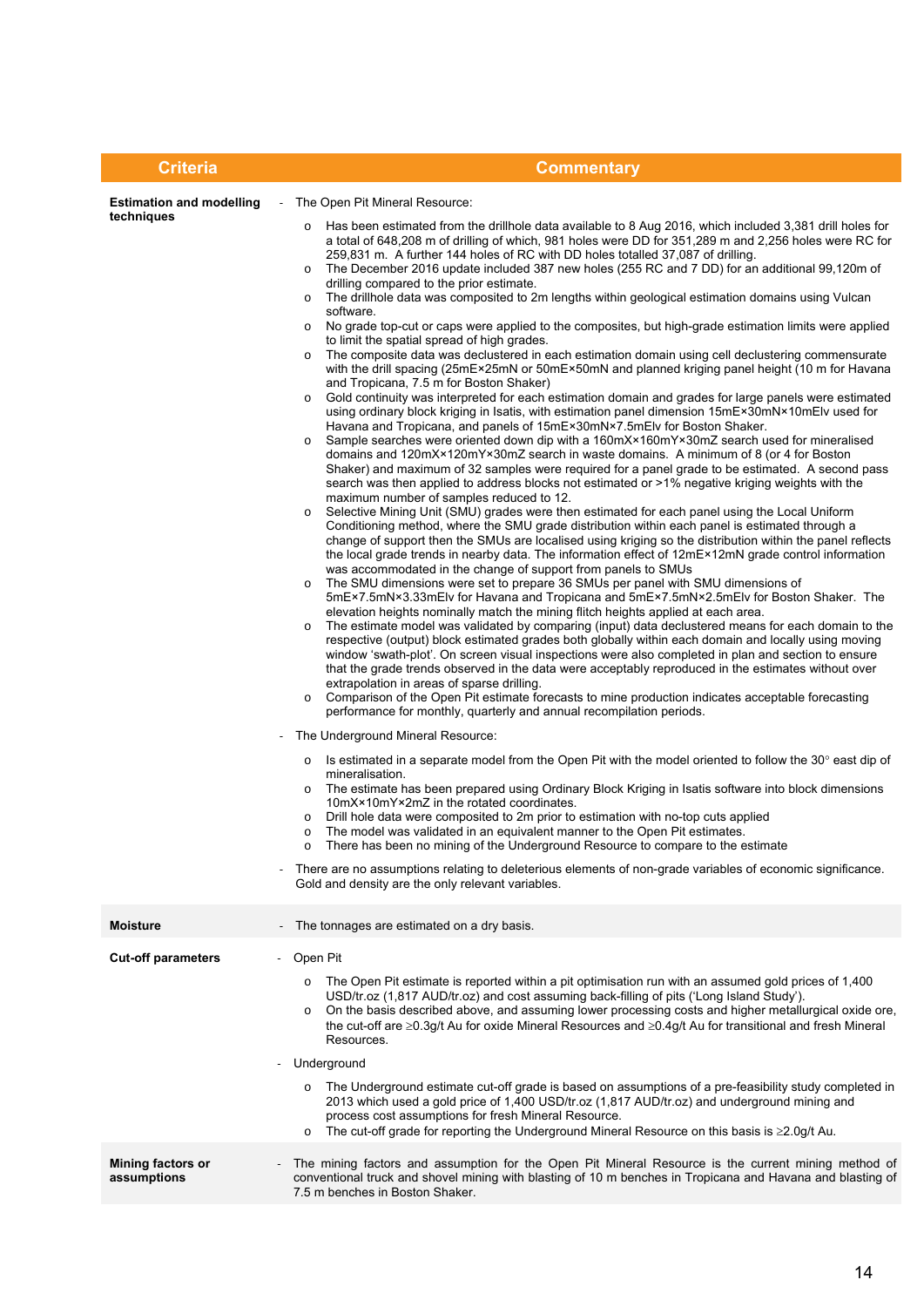| <b>Criteria</b>                                | <b>Commentary</b>                                                                                                                                                                                                                                                                                                                                                                                                                                                                                                                                                                                                                                                                                                                                                                                                                                                                                                                                                                                                                                                                                                                                                                         |
|------------------------------------------------|-------------------------------------------------------------------------------------------------------------------------------------------------------------------------------------------------------------------------------------------------------------------------------------------------------------------------------------------------------------------------------------------------------------------------------------------------------------------------------------------------------------------------------------------------------------------------------------------------------------------------------------------------------------------------------------------------------------------------------------------------------------------------------------------------------------------------------------------------------------------------------------------------------------------------------------------------------------------------------------------------------------------------------------------------------------------------------------------------------------------------------------------------------------------------------------------|
|                                                | Open Pit ore is mined in three 1/3 blast height flitches, with ore predefined by 12mE×12mN RC grade control<br>drilling and 1m downhole sampling.<br>The assumed Open Pit mining selectivity are the SMU dimensions assumed for the LUC estimates.<br>The assumption for the Underground Mineral Resource is long-hole open stoping between 20 m levels.<br>No Mineral Resource margin (external) dilution has been modelled in either estimate.<br>Eventual prospects of economic extraction for the Open Pit resource have been assessed through pit<br>optimisation studies and reporting the Mineral Resource within pit designs and an optimisation shell.<br>Eventual prospects of economic extraction for the Underground Resource have been demonstrated in the 2013<br>study, albeit the project development is not currently economical attractive at current metal prices and costs.                                                                                                                                                                                                                                                                                           |
| <b>Metallurgical factors or</b><br>assumptions | The ore processing method at Tropicana is well-established with conventional, crushing, grinding then carbon-<br>in-leach extraction of gold followed by electrowinning to produce gold bars.<br>An average metallurgical recovery of 90.3% has been assumed for both the Open Pit and Underground<br>Mineral Resources based on metallurgical testing completed as part of the Feasibility Study for the Havana<br>Open Pit.                                                                                                                                                                                                                                                                                                                                                                                                                                                                                                                                                                                                                                                                                                                                                             |
| <b>Environmental factors or</b><br>assumptions | Tropicana Gold mine operates under an environmental management plant that meets or exceeds all statutory<br>and legislative requirements.<br>Mined waste rock is disposed in waste dumps which are progressively rehabilitated as mining progresses with<br>$\blacksquare$<br>any potentially acid generating waste encapsulated in non-acid generating material.<br>A tailing storage facility is used to contain and capture process residues.<br>The mine produces rehabilitation plans for ongoing rehabilitation and mine closure plans, and the costs are<br>included in the financial model.                                                                                                                                                                                                                                                                                                                                                                                                                                                                                                                                                                                       |
| <b>Bulk density</b>                            | AngloGold routinely collects in situ bulk density measurements on $\approx$ 10cm long core segments using the<br>Archimedes principle method of dry weight versus weight in water. There are ≈138,000 density measurements<br>in the estimation database with 131,000 from fresh rock and the remainder in the regolith or cover.<br>Measurements are collected over 1m to 5 m intervals targeting intervals that are deemed representative of key<br>lithology in fresh rock. Density has been collected on core within the regolith from 'core-from-surface' drill holes,<br>with the measurement method accounting for voids.<br>Depending on rock type density ranges of 1.89 $tm^3$ to 2.18 $tm^3$ in the saprolite and ranges from 2.56 $tm^3$ to<br>2.96 $t/m3$ in the transitional and fresh rock domains.<br>Density is estimated by ordinary block kriging in the Mineral Resource estimates apart from a few minor<br>domains with sparse data (such as the regolith), where density is assigned as a mean of the data.                                                                                                                                                        |
| <b>Classification</b>                          | The basis of classification of the Tropicana estimates into different JORC Code confidence categories is drill<br>hole spacing as follows:<br>Measured Mineral Resources: average 25mE×25mN collar spacing.<br>$\circ$<br>Indicated Mineral Resources: average50mE×50mN collar spacing.<br>$\circ$<br>Inferred Mineral Resources: average 100mE×100mN collar spacing (or less) when evidence of<br>$\circ$<br>geological or grade continuity is sufficient to support grade estimation.<br>AngloGold considers that the Measured Resource supports mine planning with a 90% confidence interval of<br>±15% on tonnage or grade on a quarterly production basis, with Indicated Resources have the same confidence<br>but applicable on an annual production basis.<br>The Competent Person considers this classification takes in to account all relevant factors such as data<br>reliability, confidence in the continuity of geology and grades, and the quality, quantity and distribution of the<br>data.<br>The classification reflects the view of the Competent Person reporting the estimate with the same methodology<br>applied to both the Open Pit and Underground estimates. |
| <b>Audits or reviews</b>                       | The Open Pit estimate methodology was audited by consultant QG in 2007, 2009 and 2011.<br>$\overline{\phantom{a}}$<br>Consultants Golder Associates audited the 2015 estimate in 2015 with recommendations that have been<br>adopted in the current estimate.<br>AngloGold conducts internal peer review prior to the release of any Mineral Resource update.                                                                                                                                                                                                                                                                                                                                                                                                                                                                                                                                                                                                                                                                                                                                                                                                                             |
| <b>Relative</b><br>Accuracy/Confidence         | AngloGold has carried out some non-conditional simulation studies to confirm the relationship between drill<br>spacing and 90% confidence interval assumptions and found the study results in agreement with the drill<br>spacing classification criteria described above.<br>The trial grade 10mE×10mN control pattern drilled within an 100m×100m area during the project Feasibility<br>Study has also confirmed the precision assumptions and confidence the Mineral Resource estimate in that<br>area<br>Mine reconciliation for the life-of-mine to date is satisfactory.                                                                                                                                                                                                                                                                                                                                                                                                                                                                                                                                                                                                           |
|                                                |                                                                                                                                                                                                                                                                                                                                                                                                                                                                                                                                                                                                                                                                                                                                                                                                                                                                                                                                                                                                                                                                                                                                                                                           |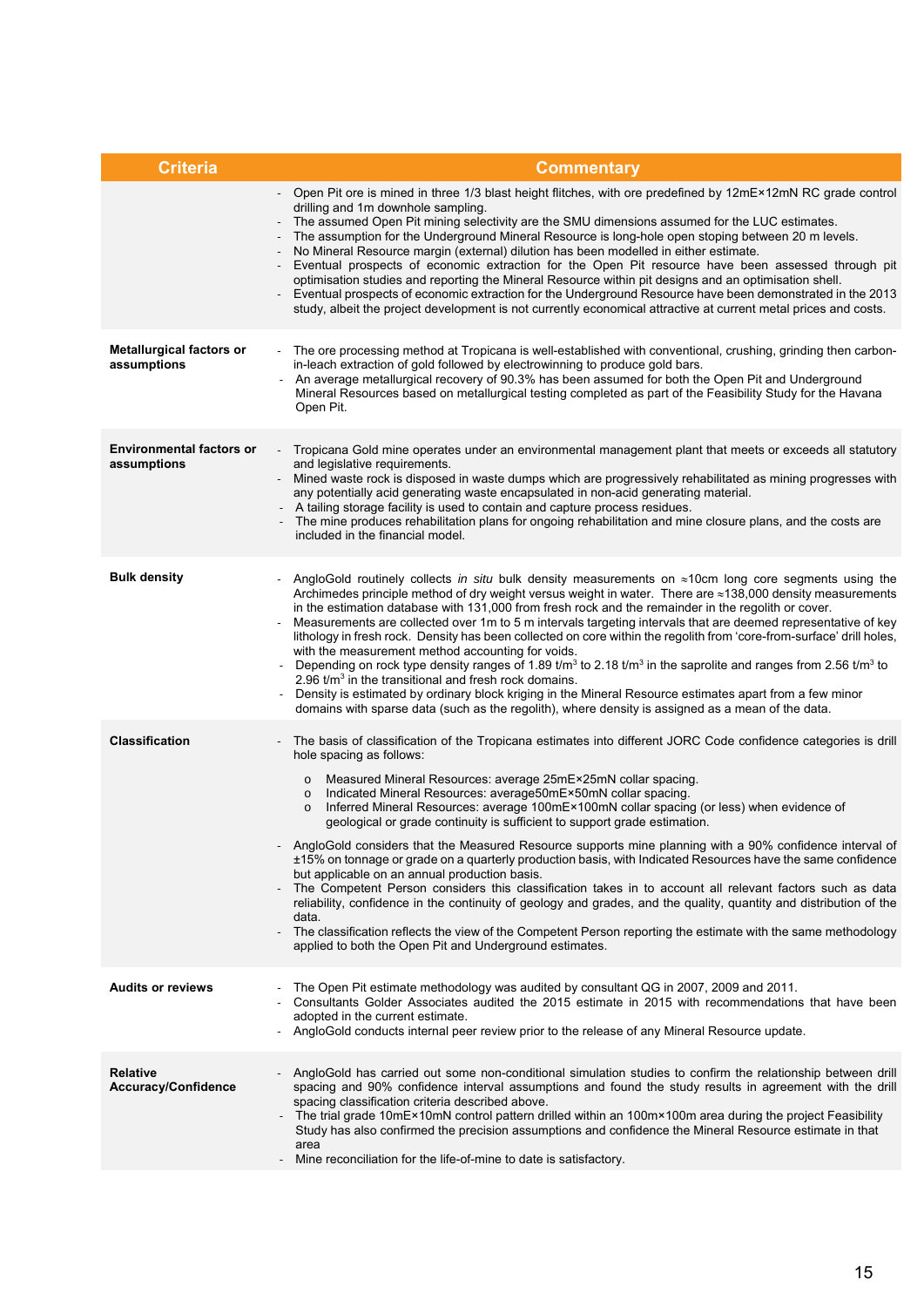## **Section 4 Estimation and Reporting of Ore Reserves**

| <b>Criteria</b>                                                                 | <b>Commentary</b>                                                                                                                                                                                                                                                                                                                                                                                                                                                                                                                                                                                                                                                                                                                                                                                                                                                                                                                                                                                                                                                                                                                                                                                                                     |
|---------------------------------------------------------------------------------|---------------------------------------------------------------------------------------------------------------------------------------------------------------------------------------------------------------------------------------------------------------------------------------------------------------------------------------------------------------------------------------------------------------------------------------------------------------------------------------------------------------------------------------------------------------------------------------------------------------------------------------------------------------------------------------------------------------------------------------------------------------------------------------------------------------------------------------------------------------------------------------------------------------------------------------------------------------------------------------------------------------------------------------------------------------------------------------------------------------------------------------------------------------------------------------------------------------------------------------|
| <b>Mineral Resource</b><br>estimate for<br>conversion to Ore<br><b>Reserves</b> | The estimate used for the Ore Reserve study is the Open Pit estimate described in the preceding<br>sections of this JORC table 1.<br>The Tropicana Open Pit Mineral Resource is reported inclusive of the Ore Reserve.<br>No Ore Reserve has been estimated from the Underground Mineral Resource estimate.                                                                                                                                                                                                                                                                                                                                                                                                                                                                                                                                                                                                                                                                                                                                                                                                                                                                                                                           |
| <b>Site visits</b>                                                              | The Competent Person for the Ore Reserve is the Senior LoM Planning Engineer and as such has<br>intimate knowledge of the operation and is in daily contact when on site with personnel providing<br>key inputs to the estimate.                                                                                                                                                                                                                                                                                                                                                                                                                                                                                                                                                                                                                                                                                                                                                                                                                                                                                                                                                                                                      |
| <b>Study status</b>                                                             | The level of study for the Ore Reserve estimate is commensurate with industry expectations of a<br>Feasibility Study as described in the JORC Code, with all material Modifying Factors considered in<br>the Ore Reserve estimate.<br>Current mining and processing operations confirming that the mine plans are technically feasible<br>and economically viable                                                                                                                                                                                                                                                                                                                                                                                                                                                                                                                                                                                                                                                                                                                                                                                                                                                                     |
| <b>Cut-off parameters</b>                                                       | - The Ore Reserve reporting cut-offs are determined based on the net return of gold produced at the<br>processing plant for each ore type.<br>The specific cut-offs for reporting the Ore Reserve are; $\geq 0.6$ g/t Au for oxide and $\geq 0.7$ g/t Au for<br>transitional and fresh rock.                                                                                                                                                                                                                                                                                                                                                                                                                                                                                                                                                                                                                                                                                                                                                                                                                                                                                                                                          |
| <b>Mining factors or</b><br>assumptions                                         | The mining method for the Ore Reserve is open pit mining with conventional excavators and trucks<br>with blasting on 10m benches in Tropicana and Havana and 7.5 m in Boston Shaker. Ore is mined<br>in three 1/3 bench height flitches.<br>Inter-ramp pit slope angles are assumed to be 35° on the footwall and 67° on the hangingwall in<br>both oxide and fresh rock, modified depending on lithology and alteration type.<br>The Ore Reserve is reported within operation designs that have been prepared using the Mineral<br>Resource model described above, geotechnical inputs and financial assumptions discussed below.<br>Grade control RC drilling is completed on a 12mE×12mN pattern prior to ore mining.<br>- No mining dilution has been applied as the LUC model incorporates internal dilution.<br>- Mining recovery of ore is assumed to be 100%<br>- Mine designs assume a minimum working face of 50m to 80 m at the base of pits.<br>Inferred Mineral Resources are excluded from the Ore Reserve with the total in-pit Inferred Resource<br>being <0.001% of the Ore reserve and as such, is no material to the mine viability.<br>- No new infrastructure is required to support the operating mine methods. |
| <b>Metallurgical factors or</b><br>assumptions                                  | The metallurgical process for Tropicana ores is already established and is a process flow of crushing<br>(grinding rolls), grinding the recovery of gold through carbon-in-leach and electrowinning to produce<br>gold bars.<br>- Gold recovery factors are based on extensive metallurgical testing and range from 92.5% recovery<br>in mineralised transported material down to 89.9% recovery in fresh rock.<br>- No deleterious elements are present in the ore.<br>In the project Feasibility Study Pilot scale test work was carried out on large diameter (PQ) core<br>collected in a spatially representative manner form the deposit. To date metallurgical recoveries<br>have been consistent with the forecasts from these studies.<br>- As a gold mine, the gold doré bars produced are not subject to any specification requirements.                                                                                                                                                                                                                                                                                                                                                                                    |
| <b>Environmental</b>                                                            | Tropicana Gold mine operates under an environmental manage plant that meets or exceeds all<br>statutory and legislative requirements.<br>Miner rock wastes are disposed in waste dumps which are progressively rehabilitated as mining<br>progresses with any potentially acid generating waste encapsulated in non-acid generating material.<br>- A tailing storage facility is used to contain and capture process residues.<br>The mine produces rehabilitation plans for ongoing rehabilitation and mine closure plans, and the<br>costs are included in the financial model.                                                                                                                                                                                                                                                                                                                                                                                                                                                                                                                                                                                                                                                     |
| <b>Infrastructure</b>                                                           | - All major infrastructure required for the mining and processing is in place.<br>- The owner and contractor staffing is fully complete, with personnel sourced on a fly-in-out basis from<br>Perth or Kalgoorlie.<br>- No other significant infrastructure is anticipated and sustaining capital cost for infrastructure are<br>included in the financial model.                                                                                                                                                                                                                                                                                                                                                                                                                                                                                                                                                                                                                                                                                                                                                                                                                                                                     |
| Costs                                                                           | The capital cost of removing waste overburden are included in the evaluation of the applicable pit<br>designs.<br>- Mining operating costs are provided by the mining contractor and other costs are sourced from in<br>the mine operating budget.<br>As discussed there are no deleterious elements and as such related costs are not relevant<br>The source of AUD:USD exchange rates is AngloGold/IGO corporate guidance                                                                                                                                                                                                                                                                                                                                                                                                                                                                                                                                                                                                                                                                                                                                                                                                           |